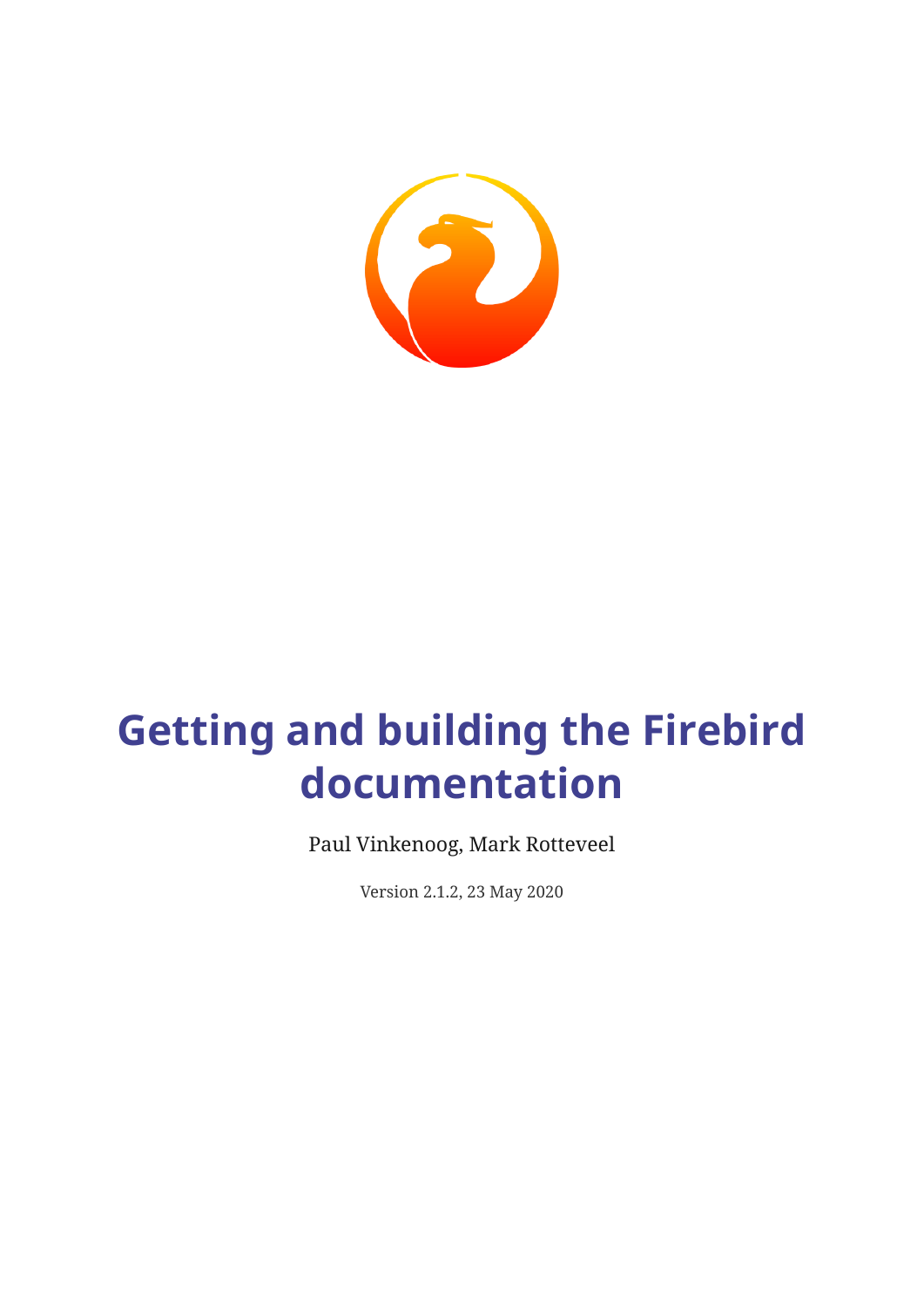# **Table of Contents**

| 1.2. Apart from the firebird-documentation repository, is there any other Firebird |  |
|------------------------------------------------------------------------------------|--|
|                                                                                    |  |
|                                                                                    |  |
|                                                                                    |  |
|                                                                                    |  |
|                                                                                    |  |
|                                                                                    |  |
|                                                                                    |  |
|                                                                                    |  |
|                                                                                    |  |
|                                                                                    |  |
|                                                                                    |  |
|                                                                                    |  |
|                                                                                    |  |
|                                                                                    |  |
|                                                                                    |  |
|                                                                                    |  |
|                                                                                    |  |
|                                                                                    |  |
|                                                                                    |  |
|                                                                                    |  |
|                                                                                    |  |
|                                                                                    |  |
|                                                                                    |  |
|                                                                                    |  |
|                                                                                    |  |
| 6.3.4. Squeezed, truncated or otherwise messed-up page-sized content  17           |  |
|                                                                                    |  |
|                                                                                    |  |
|                                                                                    |  |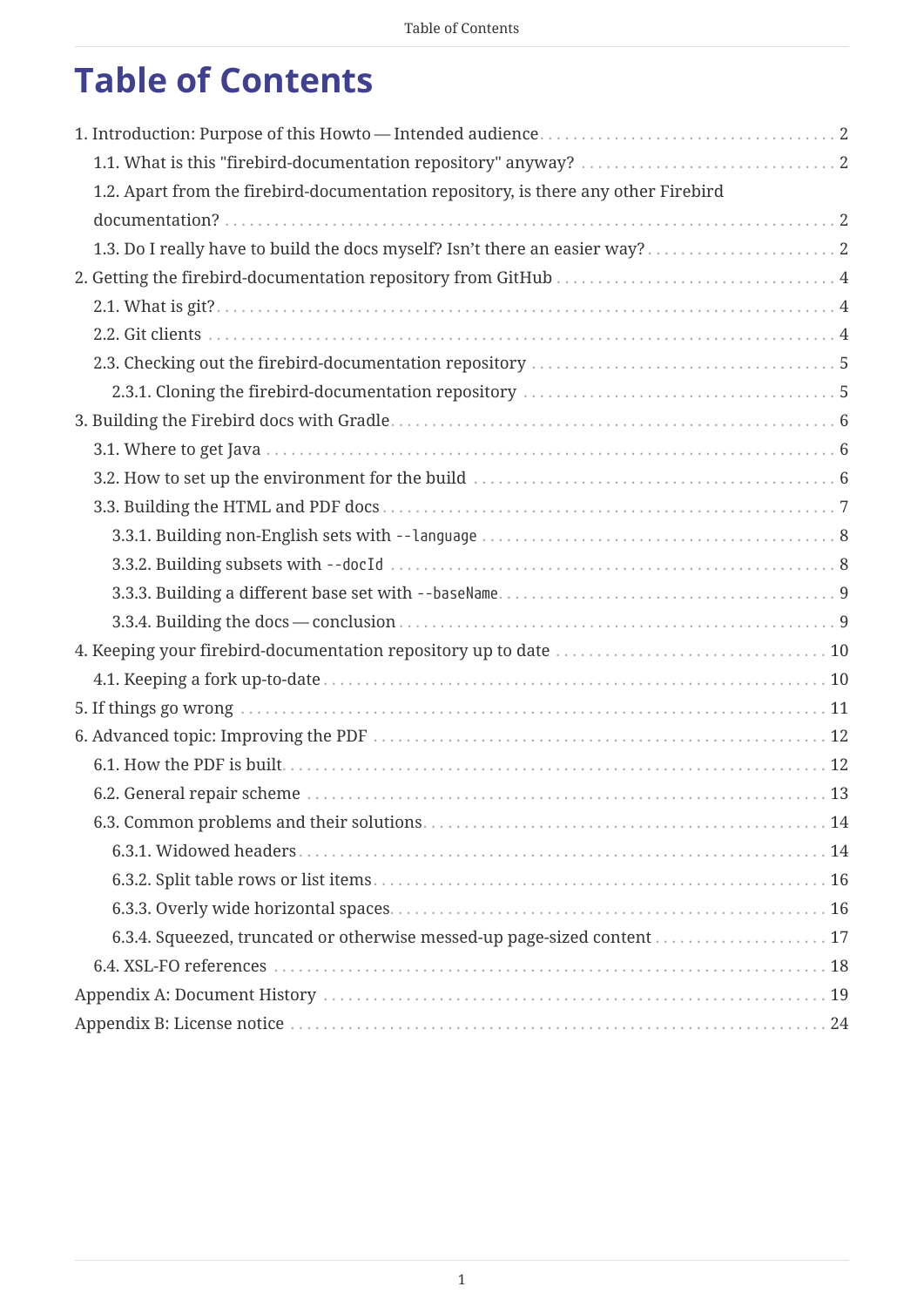# <span id="page-2-0"></span>**Chapter 1. Introduction: Purpose of this Howto — Intended audience**

This Howto explains, step by step, how you can download and build the firebird-documentation repository from the Firebird Project.

## <span id="page-2-1"></span>**1.1. What is this "firebird-documentation repository" anyway?**

The firebird-documentation repository is part of the Firebird Project on GitHub: [https://github.com/](https://github.com/FirebirdSQL/firebird-documentation) [FirebirdSQL/firebird-documentation.](https://github.com/FirebirdSQL/firebird-documentation) It is a collective effort, aimed at producing comprehensive and accurate documentation on the Firebird RDBMS (Relational Database Management System).

It is important to understand that the firebird-documentation repository contains the documentation in *source form* — to be more precise: in DocBook XML format. These sources need to be processed (*built*) to obtain easily readable docs, which can then be published on the Internet.

## <span id="page-2-2"></span>**1.2. Apart from the firebird-documentation repository, is there any other Firebird documentation?**

Yes! At the time of this writing, most useful Firebird documentation has been produced outside the Firebird documentation repository. We still have a long way to go before the documentation in the manual module will be anywhere near complete. In fact, one of the reasons this Howto is written is that it can help would-be docwriters to overcome their first hurdles.

If you are looking for ready Firebird documentation and lots of it, your best starting places are:

- <https://www.firebirdsql.org/en/documentation/> the Firebird Documentation Index.
- <https://www.firebirdsql.org/en/external-documentation/> a listing of other sites with valuable Firebird documentation.

## <span id="page-2-3"></span>**1.3. Do I really have to build the docs myself? Isn't there an easier way?**

Sure there's an easier way. As soon as a piece of documentation reaches a certain level of maturity, it is published — in PDF and HTML — on the Firebird website. You can find all the docs we have published via the [Firebird Documentation Index](https://www.firebirdsql.org/en/documentation/).

You should download the manual module and build the docs yourself if and only if:

- You want to check on the absolute latest state of the docs. (Be aware though that one of the reasons a version has not yet been published may be that it contains errors.)
- You want to help write documentation yourself.
- You're interested in learning how this doc building stuff works, and/or you think DIY is more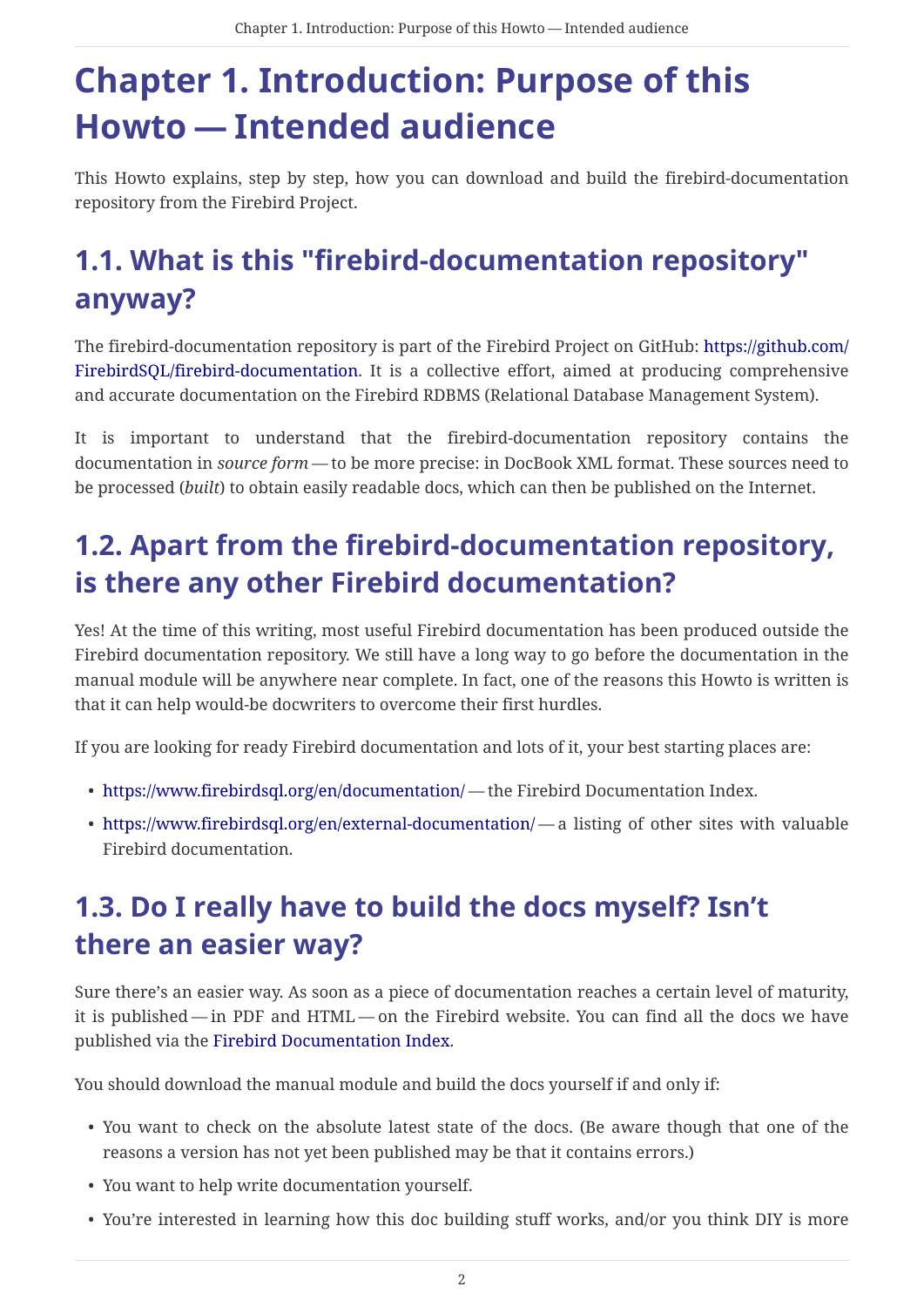fun than an easy file download.

If one of the above applies to your situation, this Howto is for you.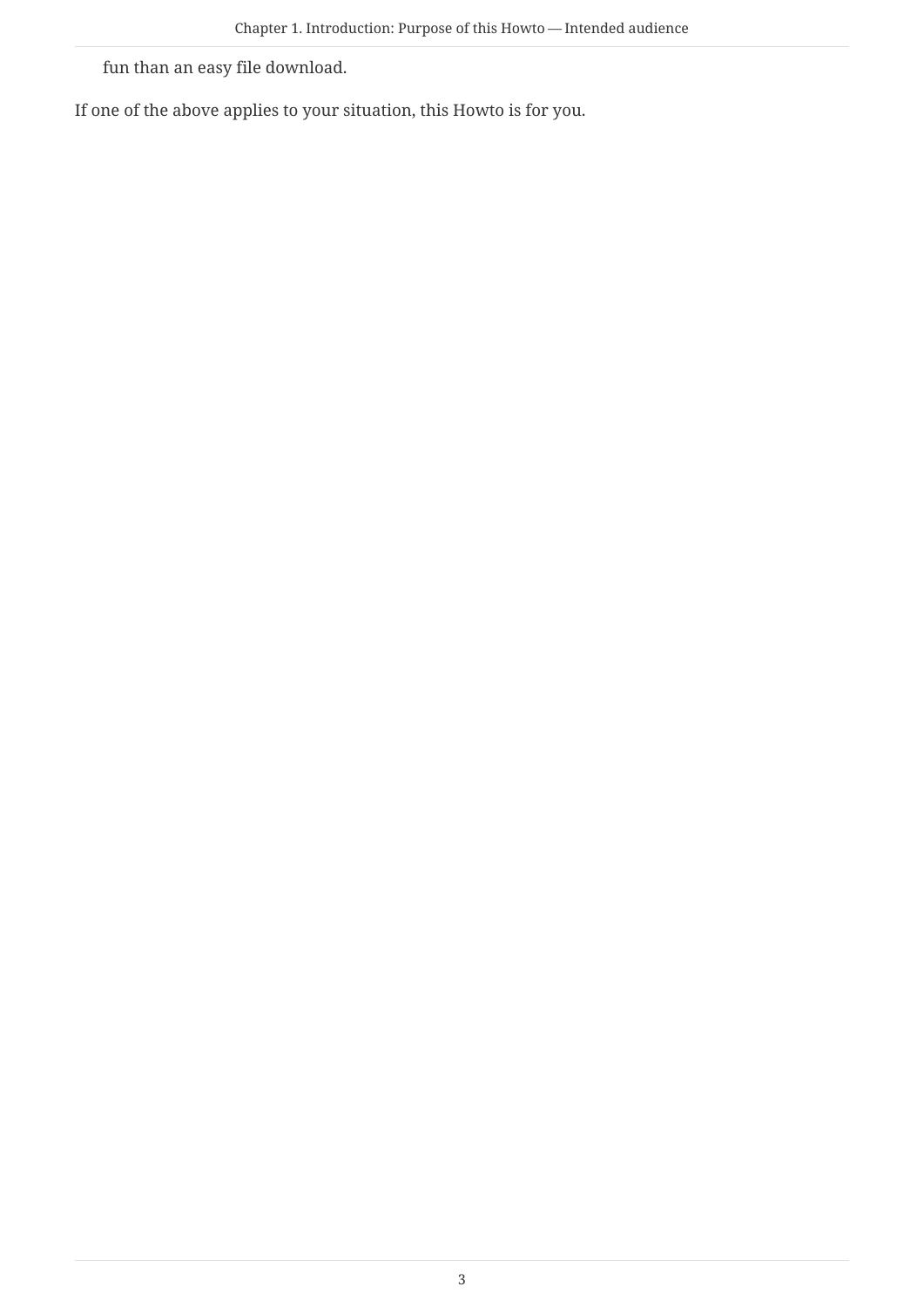# <span id="page-4-0"></span>**Chapter 2. Getting the firebirddocumentation repository from GitHub**

The firebird-documentation repository is a repository on the Firebird Project on GitHub. In order to download it, you need a piece of software called a *git client*. This section describes the necessary steps to get the software and the firebird-documentation repository. The actual doc building will be discussed in the next main section: [Building the Firebird docs with Gradle.](#page-6-0)

## <span id="page-4-1"></span>**2.1. What is git?**

Git is a distributed version control system. It is a tool to manage software development, useful both for single developers and for teamwork. The Firebird Project on GitHub is divided into several socalled *repositories*, the firebird-documentation repository being one of them.

## <span id="page-4-2"></span>**2.2. Git clients**

Downloading a repository from GitHub is called *cloning a repository* in git lingo. To do that, you need a git client; they exist for practically every operating system. Here's a list of git clients for some popular OSes:

- Linux, BSD and other Unices
	- Command-line git is often pre-installed. If it isn't, use the admin tools of your distribution to install it — you'll typically find it in the development category (in ubuntu/debian you can install it from terminal with apt-get install git). If that doesn't work for you, get it at <https://git-scm.com/>
- Windows
	- Command-line git at<https://git-scm.com/>
	- GitHub Desktop: <https://desktop.github.com/>
	- TortoiseGit: A Windows Explorer plugin. Lacks some of the more advanced git functions. Get it at<https://tortoisegit.org/>
- Mac OS X
	- Mac OS X comes with command-line git already included.
- Others
	- Try your luck at [https://git-scm.com/,](https://git-scm.com/) [google](https://www.google.com) for it, or ask on the firebird-docs mailing list.

Get one or more of the abovementioned clients and install according to the instructions that come with it. After that, you are ready to check out the firebird-documentation repository.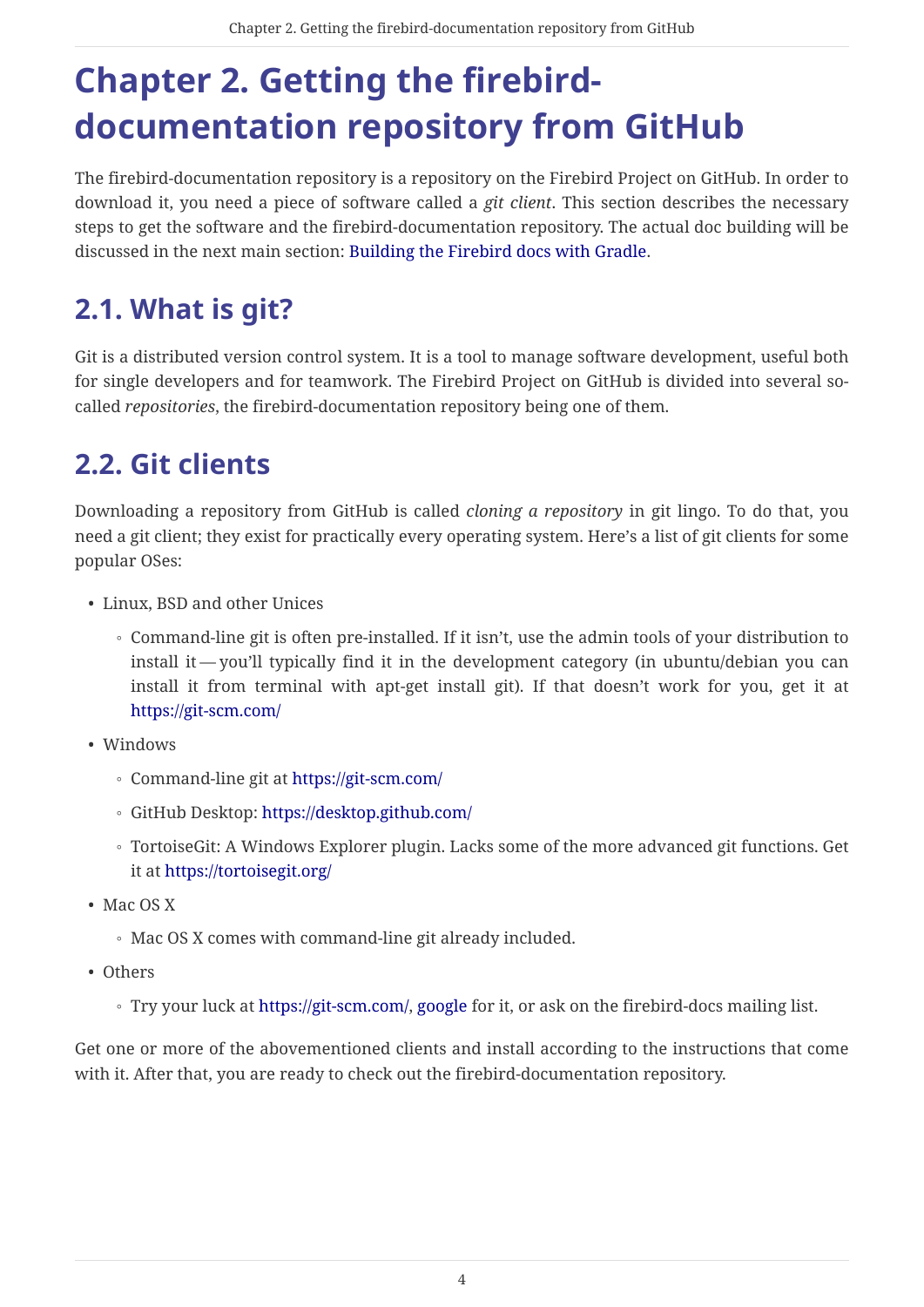## <span id="page-5-0"></span>**2.3. Checking out the firebird-documentation repository**

If you only want to build the documentation, you can *clone* the repository to your local machine and build from there. If you want to contribute, there are two ways of contributing to a repository: contributing through a *pull request* from a *fork* of the repository, or working directly on the repository.

The common method of contributing on GitHub is through so-called pull request. With a pull request, you don't commit directly to the original repository. Instead, you fork the repository to your own GitHub account, make your changes on this fork, and then create a pull request to ask for those changes to be incorporated in the repository of the Firebird Project.

Working directly on the repository is similar to using a fork. The main difference is that working directly on the repository is more suitable for trusted regular contributors, while pull requests are very suitable for occasional or one-off contributions. To be able to work directly on the repository requires that you have been given commit-access to the repository, while anyone can create a pull request.

If you are unfamiliar with git and GitHub, you may also want to read [Getting started with GitHub](https://help.github.com/en/github/getting-started-with-github).

### <span id="page-5-1"></span>**2.3.1. Cloning the firebird-documentation repository**

To clone the Firebird repository on the command line:

- Go to the directory where you want to clone, the repository will be cloned to a subdirectory in the location, for example C:\projects\
- git clone <https://github.com/FirebirdSQL/firebird-documentation.git>
- The repository will be downloaded into C:\projects\firebird-documentation\

If you decide to contribute through pull requests, replace the repository URL with the one from your fork.

Cloning through a git (graphical) client usually only requires the repository URL. Check the documentation of your client for more information.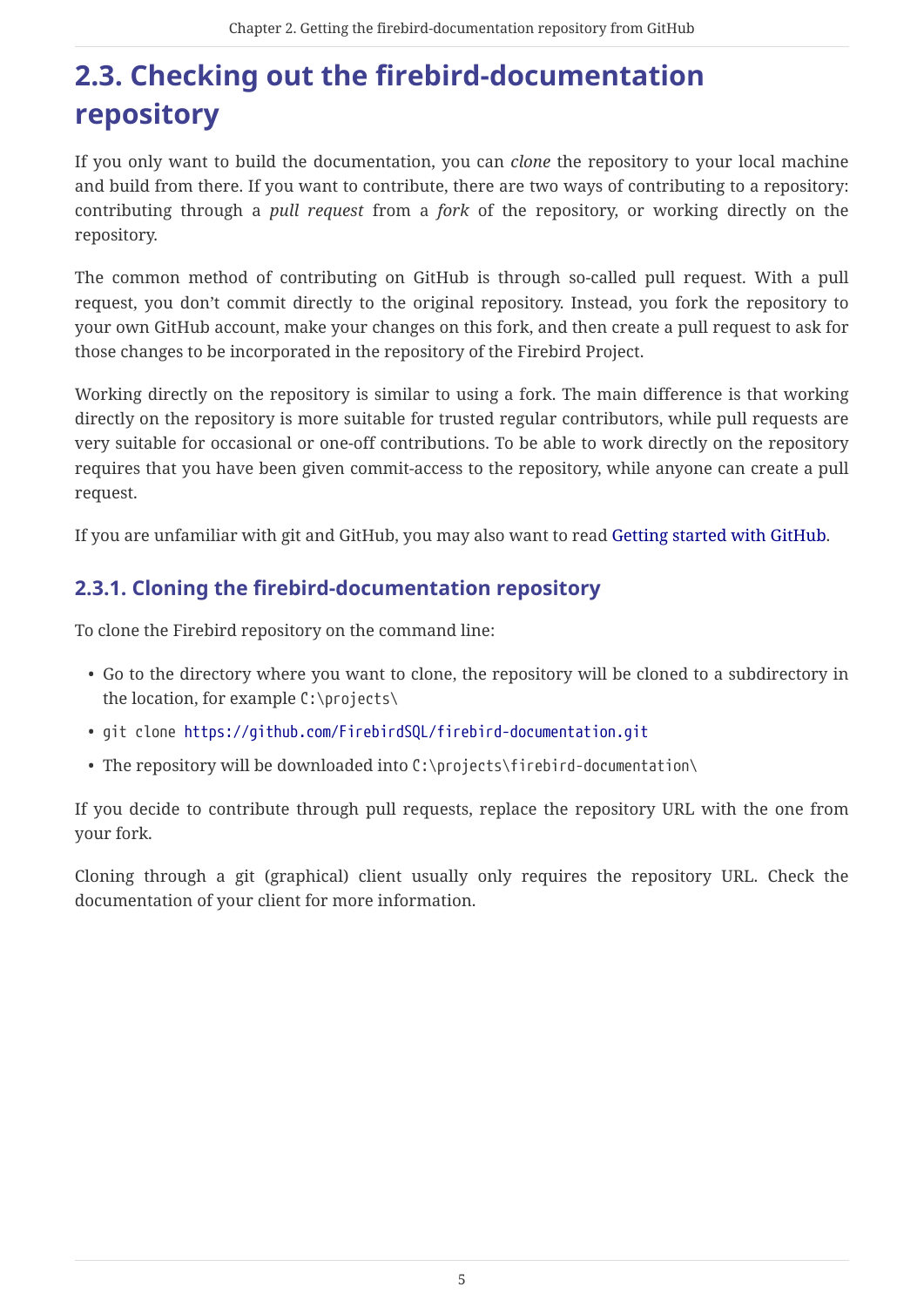# <span id="page-6-0"></span>**Chapter 3. Building the Firebird docs with Gradle**

Several Java tools are used to produce the HTML and PDF docs from the DocBook XML source. Therefore, you need a recent version of Java installed on your system.

In the next subsections we will show you:

- 1. Where to get Java
- 2. How to set up the environment for the doc build process
- 3. How to build the HTML and PDF docs

If you already have recent version of Java installed, you may skip the first step.

## <span id="page-6-1"></span>**3.1. Where to get Java**

Download and install:

• Java Development Kit, Standard Edition — or JDK SE — version 8 or later.

This is a much larger package, and it also contains the JRE SE. If you want the JDK, go to <https://www.oracle.com/technetwork/java/javase/downloads/index.html> or to <https://adoptopenjdk.net/> and get the latest stable version. When you have to choose between JRE and JDK, take the JDK. Download the installation program and run it.



The docbook tasks will work on Java 8, but are not fully tested on higher Java versions. If you run into problems or errors with newer Java versions, fallback to Java 8

## <span id="page-6-2"></span>**3.2. How to set up the environment for the build**

The build scripts need an environment variable JAVA\_HOME pointing to the Java install directory.

- On Windows, this is typically something of the form C:\Program Files\Java\jdk1.8.0\_232. To be sure, check if there's a directory called bin underneath it, and if this bin subdir contains the file java.exe
- On Linux, it may be /usr/lib/java/jre or /usr/java/jdk, or… well, it can be a lot of things. The same check applies: it should have a subdir bin containing an executable file java (without the .exe extension here).

If you're lucky, the JAVA HOME environment variable is already present and correct. If not, you have to set it yourself, e.g. under Windows with set JAVA HOME=C:\Program Files\Java\jdk1.8.0 232 or under Linux/bash with export JAVA HOME=/usr/lib/java/jdk. (Note: these paths are just examples; they may or may not be the same as yours.)

Tip: make the JAVA\_HOME environment variable permanent, so you won't have to set it again and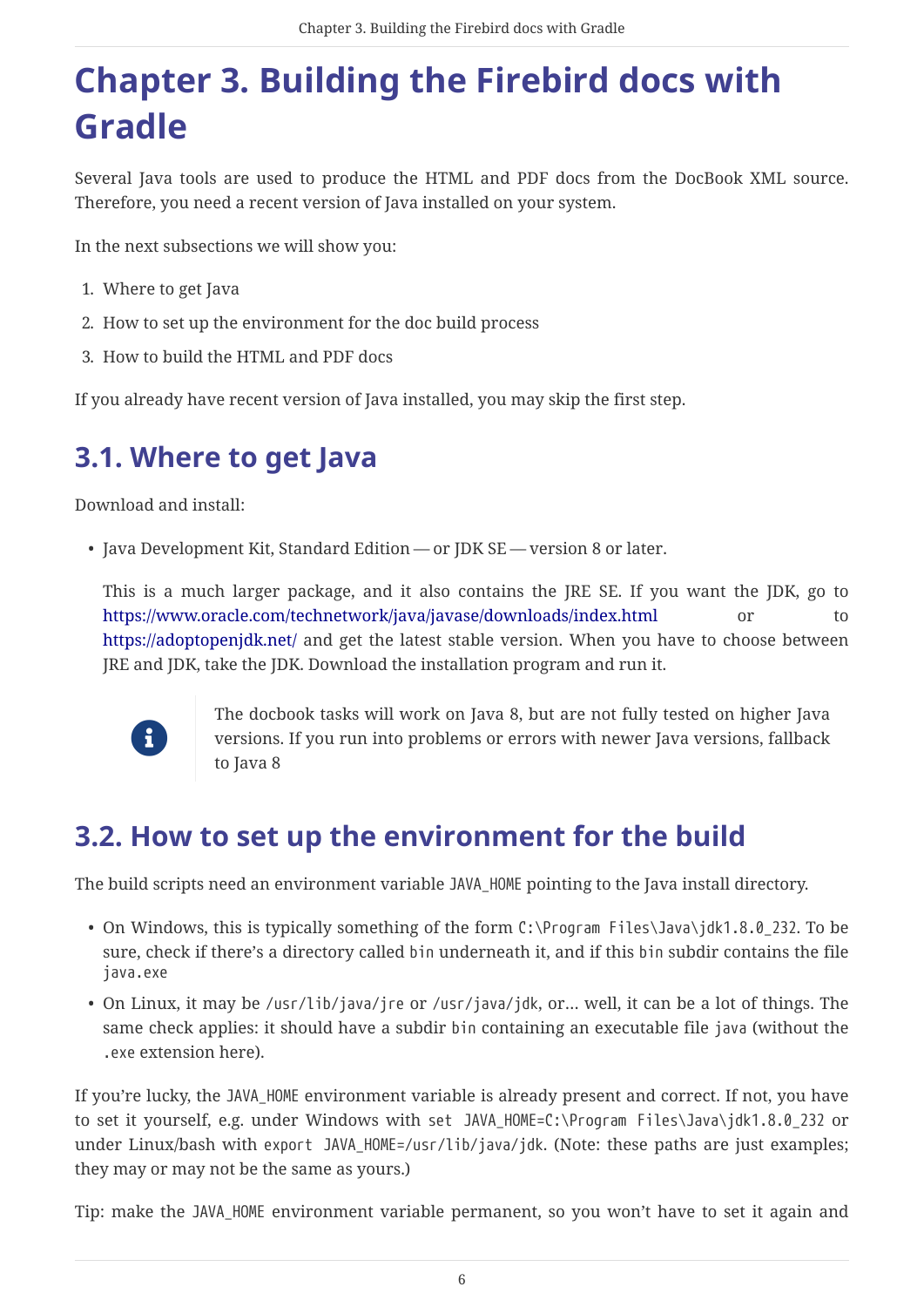again. How to do this depends on your OS. Consult its documentation if necessary.

## <span id="page-7-0"></span>**3.3. Building the HTML and PDF docs**

If you've made it here in one piece, you are finally ready to build the Firebird docs. Here's what to do:

- 1. If you haven't done so already, this is the moment to read the README.md file that lives in the firebird-documentation directory. It may contain important information not (yet) included in this Howto.
- 2. If you are in a graphical environment, open a command window.
- 3. Unless the README.md instructs you otherwise, go to the folder firebird-documentation/ and give the command

gradlew (in Windows), or

./gradlew (in Linux)

If everything was set up correctly, you now get a number of output lines ending with BUILD SUCCESSFUL, and mentioning some *build targets* (things you can build).

4. Now you can build something more substantial, e.g. to build the asciidoc documentation:

gradlew asciidocHtml or

gradlew asciidocPdf

Whatever you build will wind up in the directory tree under firebird-documentation/build

5. To build the DocBook documentation, you can use:

gradlew docbookHtml or

gradlew docbookPdf



We are gradually migrating the DocBook documentation sources to asciidoc. However, some older documentation — like release notes for older versions — will not be migrated.

By default, all documentation in the firebirddocs base set will be built. To specify a specific document or subset, see [Building subsets with](#page-8-1) [--docId](#page-8-1). To specify a different base set, see [Building a](#page-9-0) [different base set with](#page-9-0) [--baseName](#page-9-0).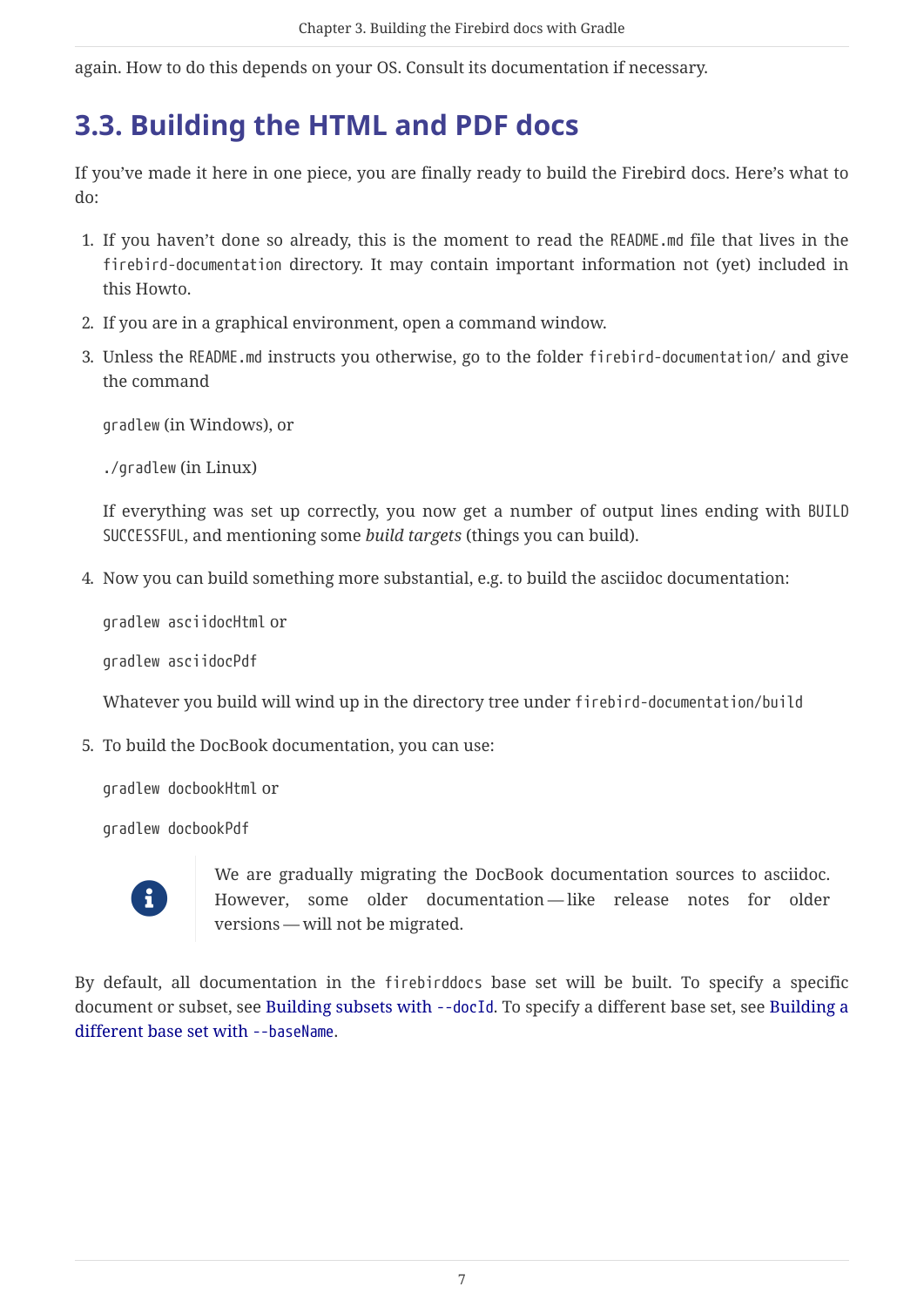#### **Notes**

- If you build the DocBook PDF target, you will receive tons of error messages. You can safely ignore them, as long as one of the last lines reads BUILD SUCCESSFUL.
- 8

 $\blacktriangle$ 

• Due to limitations in the DocBook build software, some PDF files may need manual post-processing before they are presentable. For your own use they're OK though, in the sense that "everything's in there". If you do want to fix them up, read the topic [Improving the PDF](#page-12-0) near the end of this guide.

If you placed your local copy of the firebird-documentation repository in a path that contains spaces or other non-alphanum, non-underscore characters, the PDF build may fail because an intermediate file is placed in a newly created path with the same name, except that all the "offending" characters are replaced with their URL-encodings: space becomes %20, etc.

The best way to avoid these problems is to place the firebird-documentation repository in a path that contains only unaccented letters, digits and/or underscores. The second best way is to make the URL-encoded version of the path a symlink to the real path. Once you have set up the symlink, all the future builds will go fine. (This may not work on Windows, however.)

### <span id="page-8-0"></span>**3.3.1. Building non-English sets with** --language

To build documentation sets in non-English languages (in so far as they are available) use the --language argument and supply the language code, e.g.:

gradlew asciidocPdf --language=es

gradlew docbookHtml --language=fr

For the asciidoc tasks, output will go into subdirectories like build/docs/asciidoc/pdf/es/firebirddocs, build/docs/asciidoc/pdf/fr/firebirddocs, etc

For the docbook tasks, non-English output will go into subdirectories like build/docs/pdffirebirddocs-ru, build/docs/html-firebirddocs-fr, etc.

If you don't specify --language, the English set will be built.



Not all language sets contain the same amount of documentation. This depends on docwriters' and translators' activity. Usually, the English set will be the most complete and the most up-to-date.

### <span id="page-8-1"></span>**3.3.2. Building subsets with** --docId

The examples given so far all produce the entire docset (for one language). Usually, this is not what you want. To build a specific document — e.g. a book or article — use the --docId argument.

For the asciidoc tasks, supply the directory name containing the document as argument of the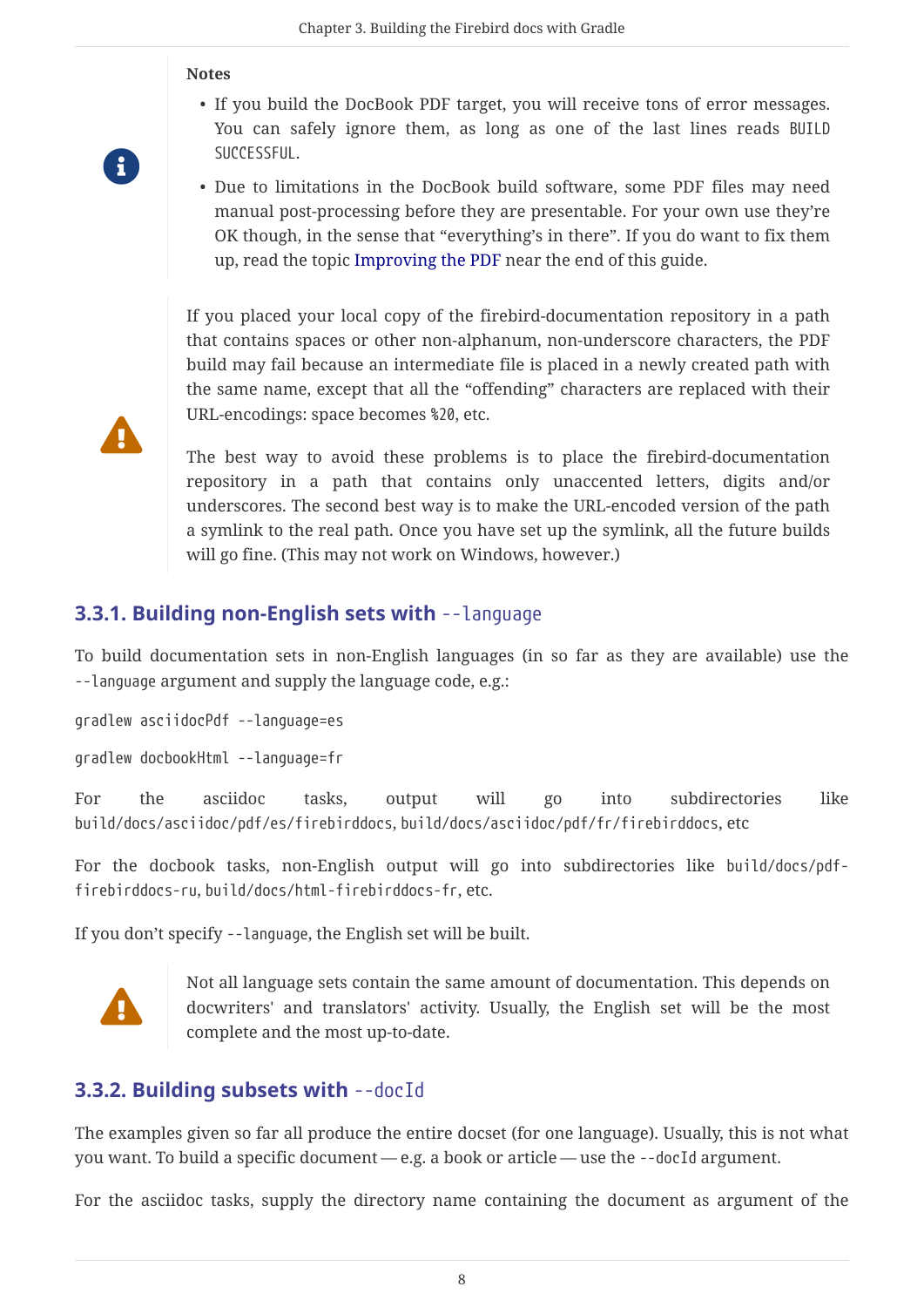--docId, for example for this document use:

gradlew asciidocPdf --docId=docbuildhowto

For the docbook tasks, supply the ID of the element you want to build, for example:

gradlew docbookPdf --docId=fbutils

gradlew docbookPdf --language=fr --docId=qsg15-fr

For asciidoc, you can find the ID by looking at the directory structure. Sources for individual books or articles are in a specific directory. The name of that directory is the ID of the document. For example, the sources of this document are in src/docs/asciidoc/en/firebirddocs/docbuildhowto/, so the ID is docbuildhowto

For DocBook, you can find the ID in the DocBook XML sources. Look for the id attributes on elements such as book, article, and chapter. To find out more about this subject, consult the *Firebird Docwriting Guide*.

As you can see from the last example, command-line arguments can be combined.

### <span id="page-9-0"></span>**3.3.3. Building a different base set with --baseName**

Since January 2006, the Firebird Release Notes have been integrated with the firebirddocumentation repository, but they constitute a base set of their own, parallel to the default "firebirddocs" set. This has given rise to yet another command-line parameter, --baseName (pun intended), whose value should be "rlsnotes" to build the Release Notes:

```
gradlew asciidocPdf --baseName=rlsnotes
gradlew asciidocPdf --baseName=rlsnotes --docId=rlsnotes20
gradlew asciidocPdf --baseName=rlsnotes --language=fr
```


This example uses asciidocPdf as task name, but existing release notes are (still) in DocBook. The docbookPdf task supports the same options.

Meanwhile, two other base sets have been added: papers and refdocs.

The output from alternative base sets is written to the same folders as usual, except in one case: the multi-file html target output (DocBook only) is placed in build/docs/html-<baseName>, to avoid mixing files from different base sets and so that the sets' index.html files don't overwrite each other. Non-English sets go into build/docs/html-<br/>baseName>-<language>. For instance, the English HTML Release Notes are written to build/docs/html-rlsnotes, the French notes to build/docs/html-rlsnotes-fr.

### <span id="page-9-1"></span>**3.3.4. Building the docs — conclusion**

That's it — you are now a certified Firebird doc builder. Congratulations!

If you want to write or translate docs for the Firebird Project yourself, also read the [Firebird](https://www.firebirdsql.org/file/documentation/html/en/firebirddocs/docwritehowto/firebird-docwriting-guide.html) [Docwriting Guide](https://www.firebirdsql.org/file/documentation/html/en/firebirddocs/docwritehowto/firebird-docwriting-guide.html).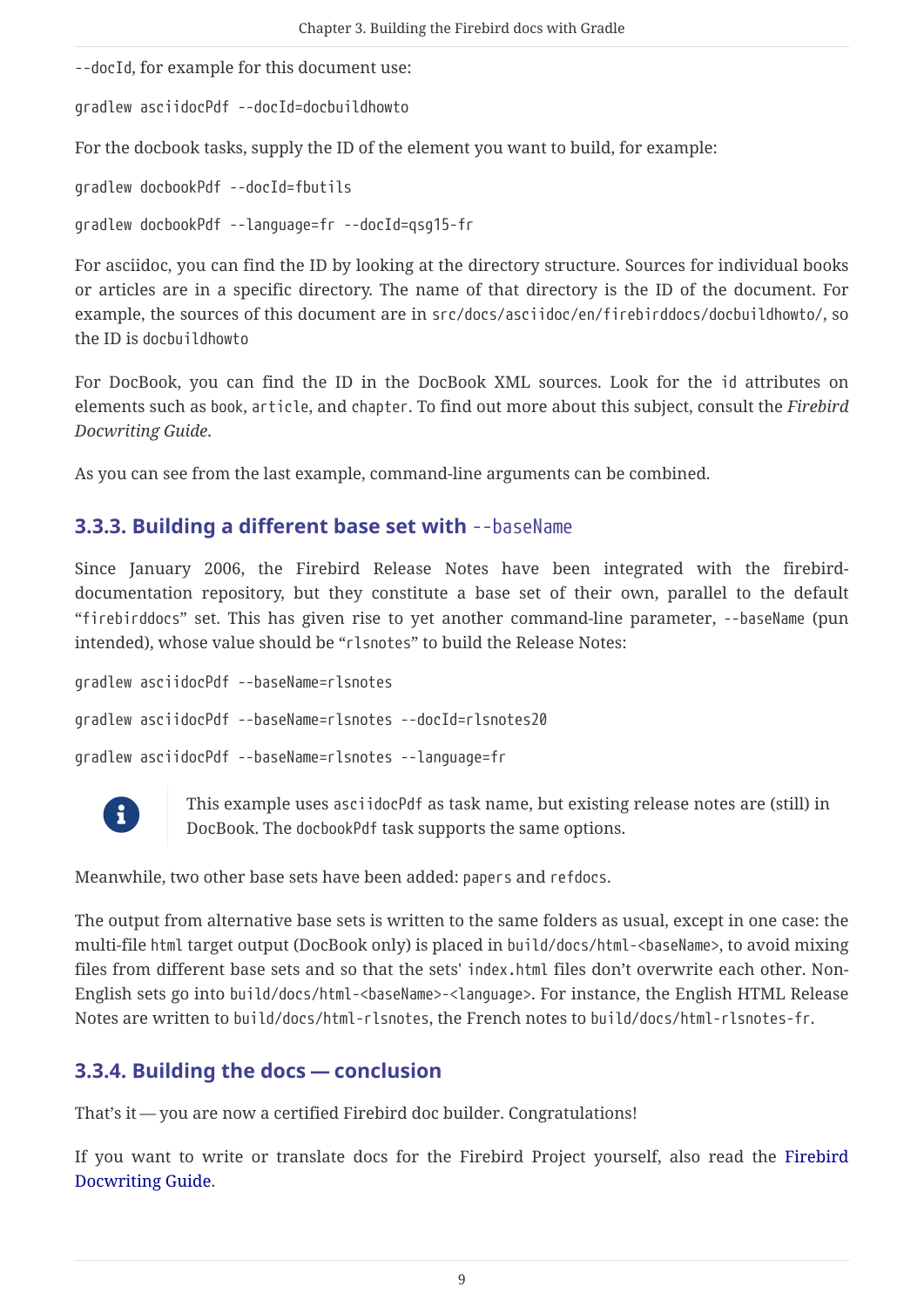# <span id="page-10-0"></span>**Chapter 4. Keeping your firebirddocumentation repository up to date**

The firebird-documentation repository is a work in progress. Contributors commit changes to it on a regular basis. Some time after your initial checkout, your local copy will be out of sync with the repository at GitHub. Of course, it would be a waste of bandwidth if you had to check out the entire repository time and again, only to update those few files that have changed. Moreover, doing so would overwrite any changes you may have made yourself. That's why git has an pull command. With pull, only the *changes* are downloaded from the server, and your own local changes are preserved. (In the event that another contributor has changed a file in the same spot as you, a conflict is signaled, and you must edit the file in question to solve it.)

Updating is easy. If you use command line git, go to the firebird-documentation directory and type:

git pull

This command is the same whether you checked out anonymously or with your GitHub account. Git knows which server to contact and how to authenticate you because this information is saved in the firebird-documentation/.git subdirectory, which was created automatically when you first checked out the repository.

If you use another git tool, look for its pull command or menu option.

Be aware that git offers multiple ways to update, including fetching and merging changes.

## <span id="page-10-1"></span>**4.1. Keeping a fork up-to-date**

If you are working on a fork of the repository, updating requires a bit more preparation. Your local clone of a git repository can be associated with multiple remote repositories. By default, the repository you cloned from is called the *origin*. You can associate multiple remote repositories (or *remote*) with your clone.

To add the firebird-documentation repository as a remote with the name upstream to your repository, you can use:

git remote add upstream<https://github.com/FirebirdSQL/firebird-documentation.git>

The name upstream is a common name for pointing to the original repository you forked.

Then to update your fork with the changes from the remote repository, you can use:

git fetch upstream

git merge upstream/master

See [Fork a repo](https://help.github.com/en/github/getting-started-with-github/fork-a-repo) on GitHub for more information.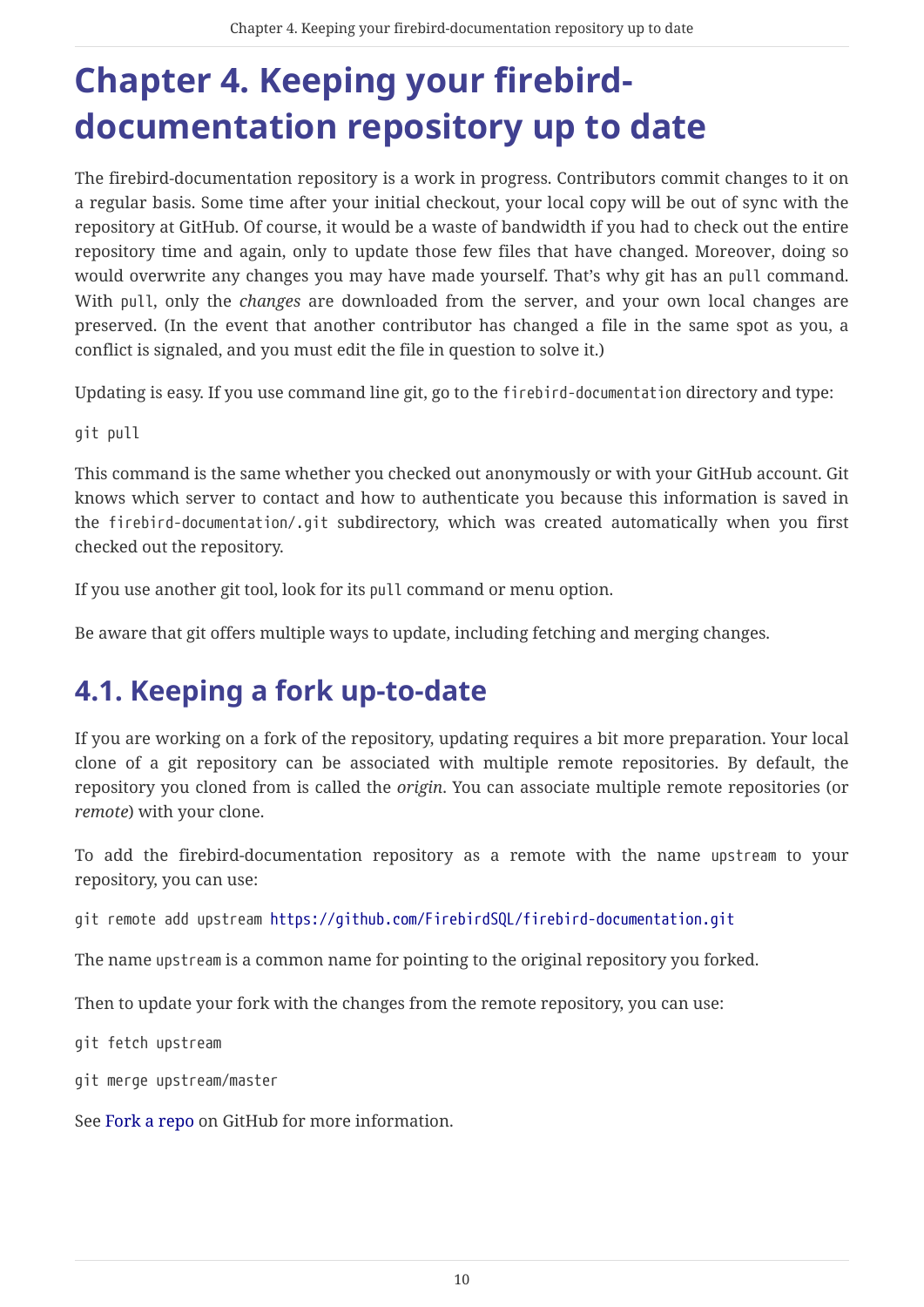# <span id="page-11-0"></span>**Chapter 5. If things go wrong**

If the build process fails, this may be due to a too old or too new Java version. See [Where to get Java](#page-6-1) for more info on getting the latest version.

If a DocBook PDF build ends with BUILD SUCCESSFUL, but a couple of lines above it says "No files processed. No files were selected…" and indeed the PDF file isn't there, this may be caused by spaces and/or other "naughty" characters in the file path. See the warning in [Building the HTML](#page-7-0) [and PDF docs](#page-7-0).

If a PDF build succeeds, but you find ugly things within the produced document, have a look at the next section: [Advanced topic: Improving the PDF.](#page-12-0) You may find the solution there.

If anything else goes wrong, and you can't get it right, ask for help on the firebird-docs mailing list. Please give a good description of your problem, so we can help you better. If you aren't on the firebird-docs mailing list yet, visit <https://lists.sourceforge.net/lists/listinfo/firebird-docs>for information and subscription.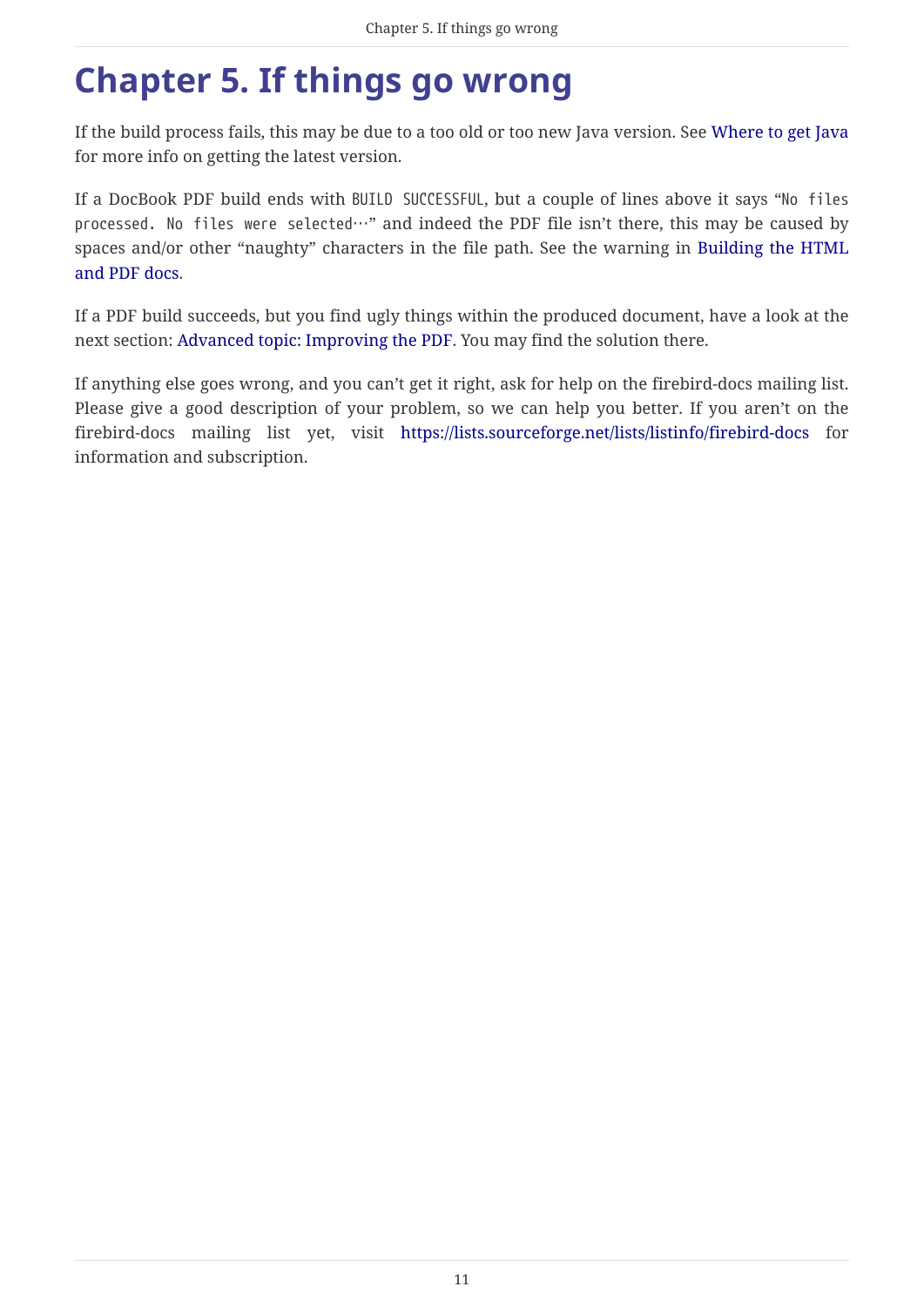# <span id="page-12-0"></span>**Chapter 6. Advanced topic: Improving the PDF**



Some topics covered in this section apply to the ant build and old versions of Apache FOP, they may no longer apply when using the Gradle-build, or the files may have a different path in the Gradle-build. When in doubt, ask for help on the firebird-docs mailing list.

This section only applies to DocBook.

Due to limitations in our build tools, the PDF output may suffer from some irritating defects, such as:

- Widowed headers and titles (appearing at the bottom of the page, with the corresponding text block starting on the next page).
- Page breaks at awkward positions in tables or lists.
- Overly wide horizontal justification spaces.
- Squeezed, truncated or otherwise messed-up page-sized content. This is a new feature, introduced with FOP 0.93.

This part shows you how to deal with these problems, should the need arise.

## <span id="page-12-1"></span>**6.1. How the PDF is built**

First you have to understand how the PDF is built. Contrary to the HTML generation, this is a twostep process:

- 1. The DocBook XML source is converted to a Formatting Objects (FO) file. FO formally called *XSL-FO* — is also an XML format, but unlike DocBook it's presentation-oriented. This step is performed by a so-called *XSL transformer* called Saxon. The output goes into firebirddocumentation/inter/filename.fo.
- 2. Another tool, Apache FOP (*Formatting Objects Processor*), then picks up filename.fo and converts it to filename.pdf, which is stored in firebird-documentation/dist/pdf.

If you give a build pdf command, two consecutive build targets are called internally: fo and fo2pdf, corresponding to the two steps described above. But you can also call them from the command line. For instance,

build fo -Did=qsg15

...transforms the 1.5 Quick Start Guide source to firebird-documentation/inter/qsq15.fo. And

build fo2pdf -Did=qsg15

...produces the PDF from the FO file (which must of course be present for this step to succeed).

In fact, build pdf is just a shortcut for build fo followed by build fo2pdf.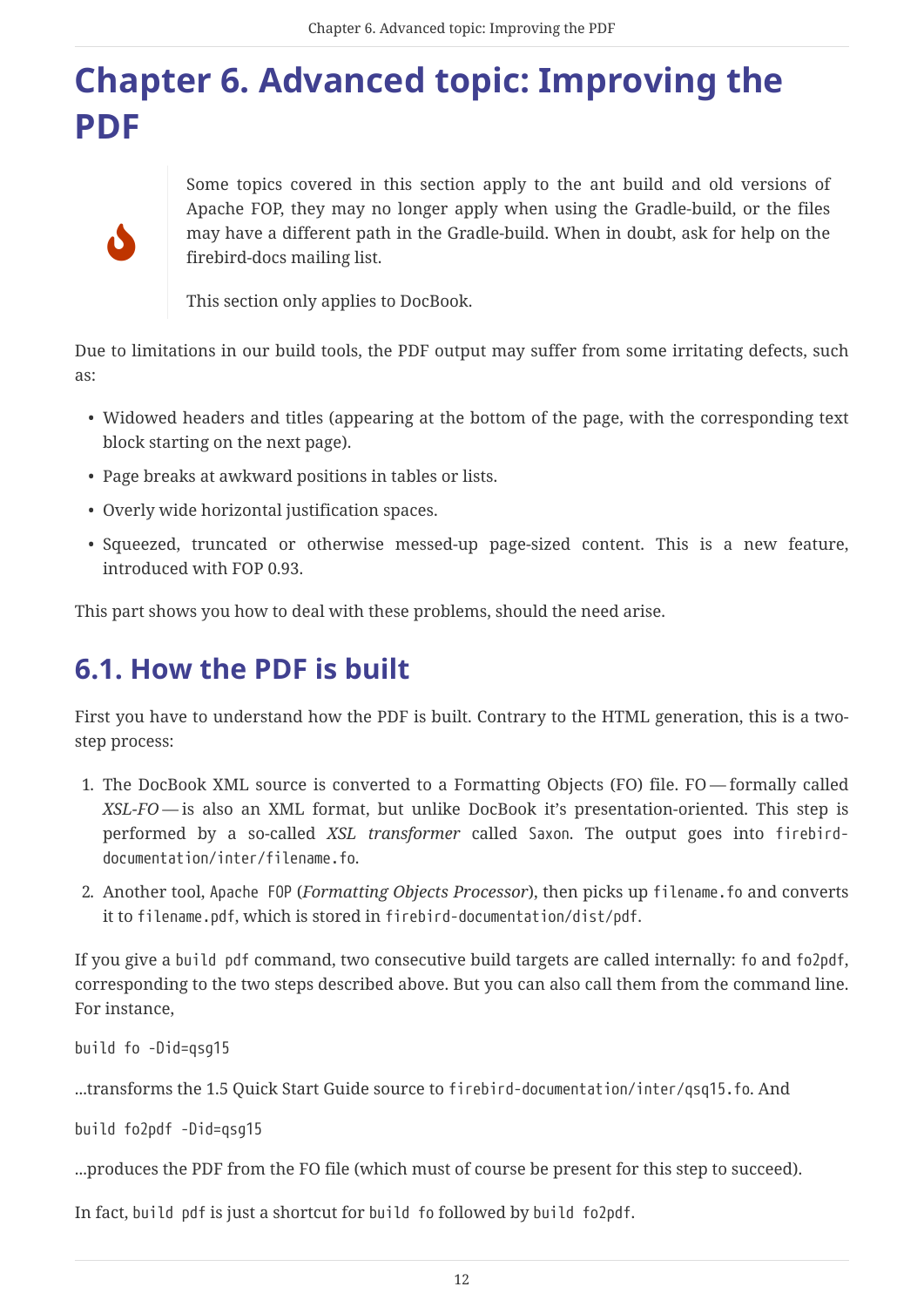This setup allows us to edit the FO file manually before generating the final PDF. And that's exactly what we're going to do to fix some of those nasty problems that can spoil our PDFs.

## <span id="page-13-0"></span>**6.2. General repair scheme**

The general procedure for improving the PDF output by editing the FO file is:

- 1. Build the PDF once as usual with build pdf [arguments].
- 2. Start reading the PDF and find the first trouble spot.
- 3. Open the FO file in an XML or text editor.
- 4. Find the location in the FO file that corresponds to the trouble spot in the PDF (we'll show you how later).
- 5. Edit the FO file to fix the problem (we'll show you how later), and save it.
- 6. Rebuild the PDF, but this time use build fo2pdf [arguments]. If you don't, you'll overwrite the changes you've just made to the FO file, get the same PDF as first, and have to start all over again.
- 7. Check if the problem is really solved and if so, find the next trouble spot in the PDF.
- 8. Repeat steps 4-7 until you've worked your way through the entire PDF.

#### **Notes**

R

- Although this FO-editing approach suggests that the problem lies in the FO file, this is not the case. The FO file is all right, but Apache FOP doesn't support all the nice features in the XSL-FO specification (yet). With our manual editing, we force the PDF in a certain direction.
- It is important to fix the problems *in document order*. Editing the FO in one spot may lead to vertical adjustments at the corresponding spot in the PDF: more lines, less lines, lines moving to the following page, etc… These adjustments may affect everything that comes after it.

For the same reason, you should always look for the next problem *after* you have fixed the previous one. For instance, don't make a list of all widowed headers in the PDF and then start fixing them all in the FO file. Fixing a widowed header moves all the text below it downward, possibly creating new widowed headers and un-widowing others.

- In general, you can keep the FO file open throughout the process. Just don't forget to save your changes before you rebuild the PDF. You must close the PDF before every rebuild though: once it's opened in Adobe (even in Adobe *Reader*), other processes can't write to it.
- The entire process can be pretty time-consuming, so don't try to fix every tiny little imperfection, especially if you're a beginning FO hacker. In general, only the widowed headers are *really* ugly and make the document look very unprofessional. Fortunately, they have become very rare since we've moved to FOP 0.93.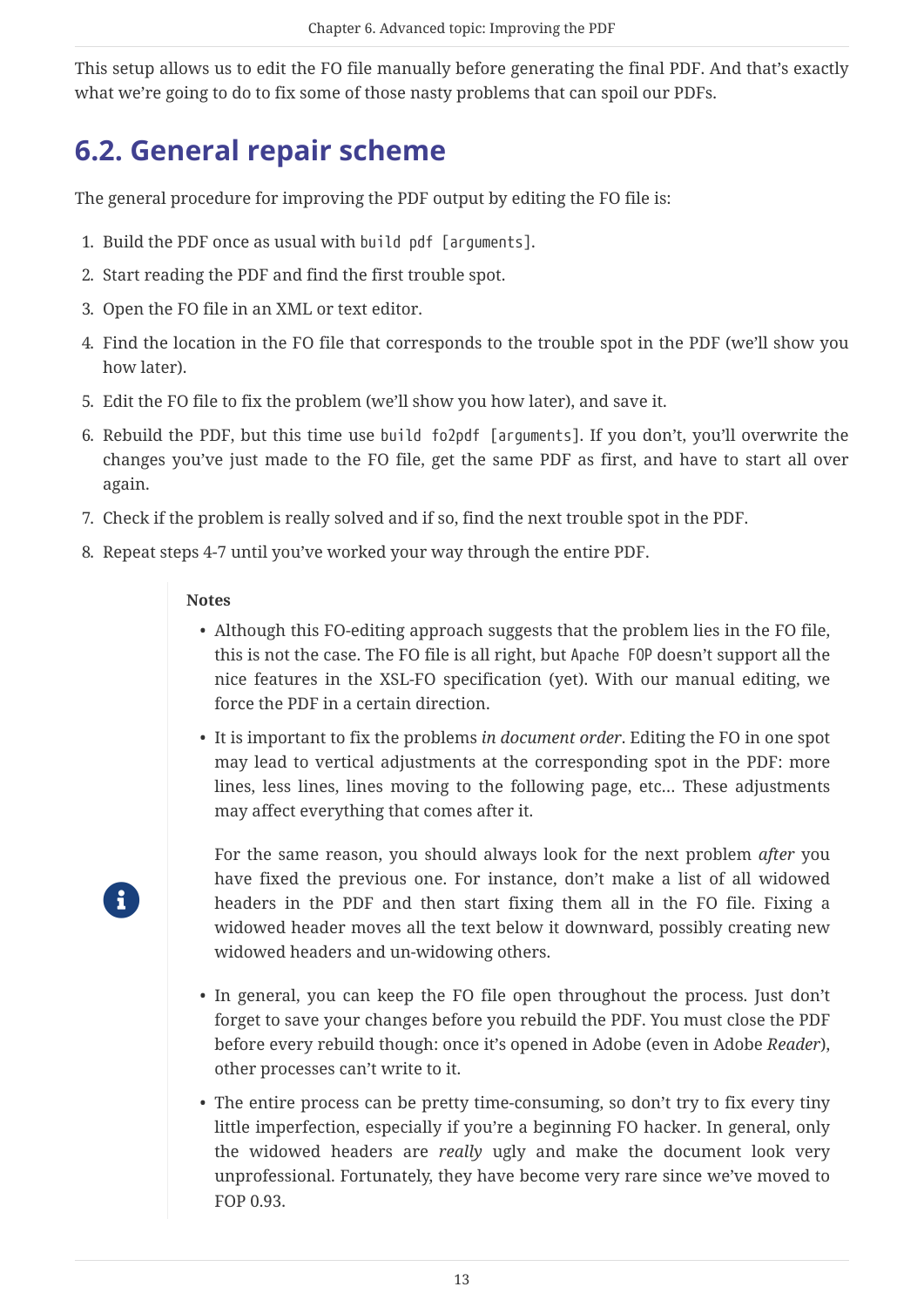The next section deals with the various problems and how to solve them.

## <span id="page-14-0"></span>**6.3. Common problems and their solutions**

- [Widowed headers](#page-14-1)
- [Split table rows or list items](#page-16-0)
- [Overly wide horizontal spaces](#page-16-1)
- [Squeezed, truncated or otherwise messed-up page-sized content](#page-17-0)

### <span id="page-14-1"></span>**6.3.1. Widowed headers**

 $\ddot{\mathbf{r}}$ 

*Problem:* Headers or titles at the bottom of the page.

*Cause:* Apache FOP doesn't support the keep-with-next attribute everywhere.

Since we've upgraded to Apache FOP 0.93, this problem — which used to be our biggest annoyance — has become **extremely rare**. Yet it may still occur under some circumstances. Or, more in general, there may be a page break you find awkward, e.g. after a line that announces what's to come and ends with a colon. This section helps you solve such cases.

Note that the example used here — a widowed section header — shouldn't occur anymore, but it's still usable to demonstrate the steps you have to take, especially for elements with an id attribute.

*Solution:* Force a page break at the start of the element (often a list, list item or table) that the title or header belongs to.

*How:* If the element has an id attribute (you can see this in the DocBook source), do a search on the id in the FO file. For example, suppose that you've just built the *Firebird 2 Quick Start Guide* and you find that the title *Creating a database using isql* is positioned at the bottom of a page. In the DocBook XML source you can see that this is the title of a section whose id is qsg2-databases-creating. If you search on qsg2-databases-creating from the top of the file, your first hit will probably look like this:

```
<fo:bookmark starting-state="hide"
               internal-destination="qsg2-databases-creating">
```
The fo:bookmark elements correspond to the links in the navigation frame on the left side of the PDF. So this is not yet the section itself; you'll have to look further. Next find:

```
<fo:block text-align-last="justify" end-indent="24pt"
            last-line-end-indent="-24pt"><fo:inline
    keep-with-next.within-line="always"><fo:basic-link
     internal-destination="qsg2-databases-creating">Creating a database...
```
Here, the id is an attribute value in a fo:basic-link. We're in the Table of Contents now. Still not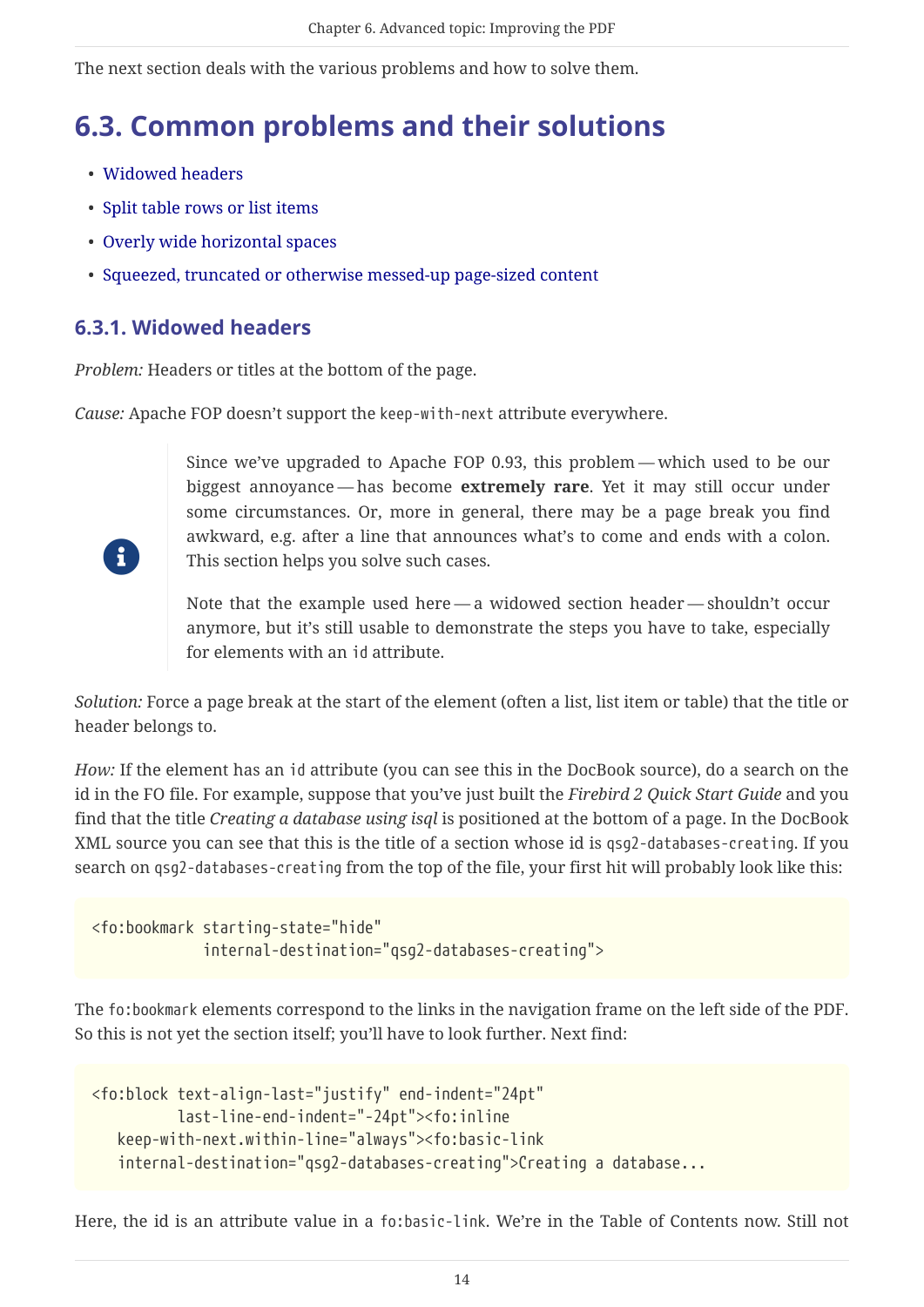there.

The third and fourth finds are often a couple of lines below the second; they serve to create a link from the page number citation in the ToC. But the fifth is usually the one we're looking for (unless there are any more forward links to the section in question):

```
<fo:block id="qsg2-databases-creating">
```
That's it! Most mid- and low-level hierarchical elements in DocBook (preface, section, appendix, para etc.) wind up as a fo:block in the FO file. Now we have to tell Apache FOP that it must start this section on a new page. Edit the line like this:

<fo:block id="qsg2-databases-creating" break-before="page">

Save the change and rebuild the PDF (remember: use build fo2pdf, not build pdf). The section title will now appear at the top of the following page, and you can move on to the next problem.

#### **When there is no DocBook ID**

What if the element has no DocBook id? You'll have to search on (part of) the title/header then. This is a bit trickier, because the title may contain a line break in the FO file, in which case it won't be found. Or the title element has one or more children of its own (e.g. quote or emphasis). This too will keep you from finding it if you search on the full title. On the other hand: the more you shrink the search term, the higher the probability that you will get a number of unrelated hits. You'll have to use your own judgement here; if there is some characteristic text shortly before or after the title you can also search on that, and try to locate the title in the lines above and below it.

No matter how, once you've found the title, go upward in the FO file until you find the beginning of the section — often identifiable by the auto-generated FO id:

```
</fo:block>
<fo:block id="d0e2340">
    <fo:block>
      <fo:block>
        <fo:block keep-together="always" margin-left="0pc"
                   font-family="sans-serif,Symbol,ZapfDingbats">
          <fo:block keep-with-next.within-column="always">
            <fo:block font-family="sans-serif" font-weight="bold"
                       keep-with-next.within-column="always"
                       space-before.minimum="0.8em" space-before.optimum...
                       space-before.maximum="1.2em" color="#404090" hyph...
                       text-align="start">
              <fo:block font-size="11pt" font-style="italic"
                         space-before.minimum="0.88em" space-before.opti...
                         space-before.maximum="1.32em">The DISTINCT keyword
                comes to the rescue!</fo:block>
```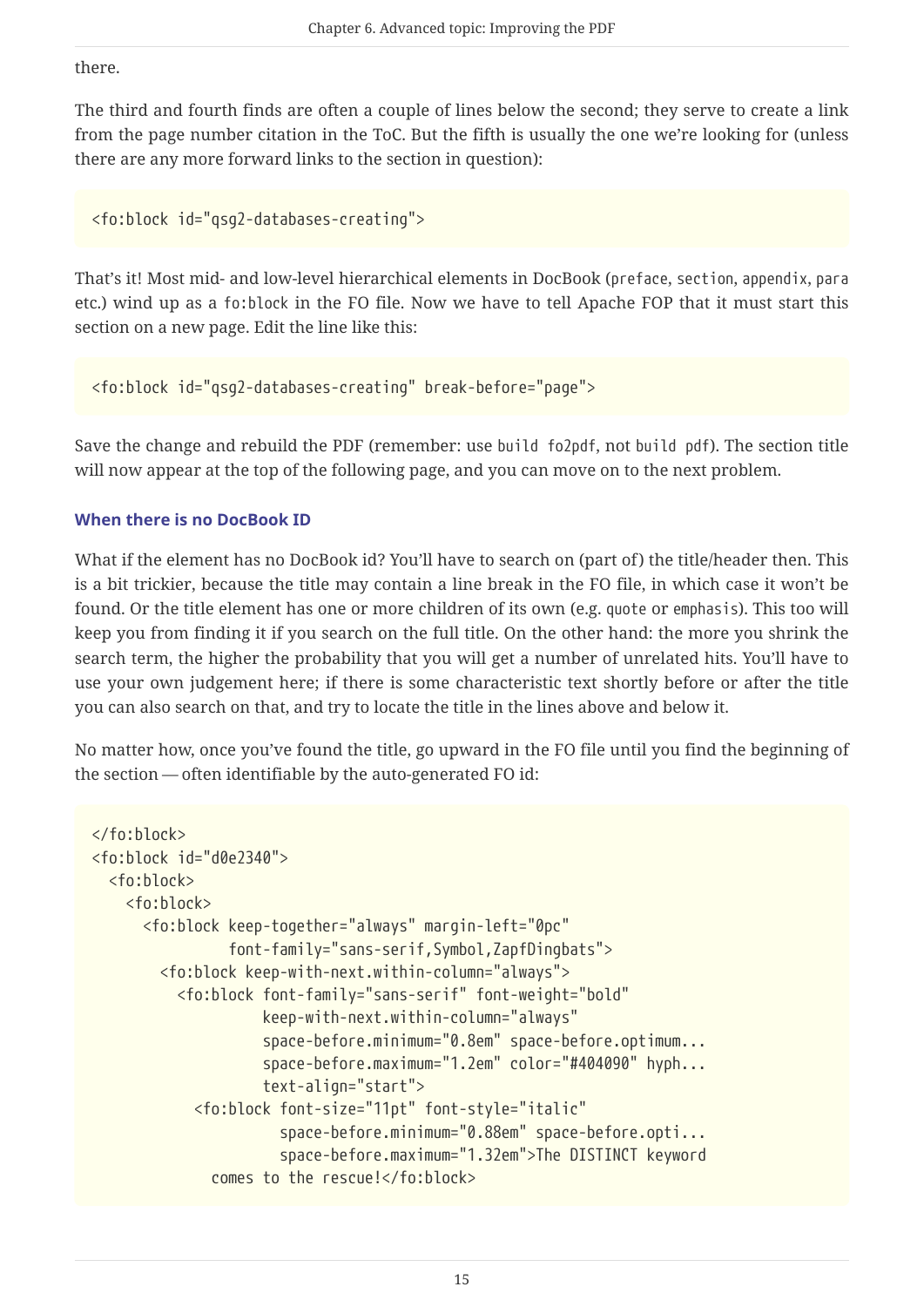As you see, there may be quite a number of lines between the section start and the title text. Notice, by the way, how the title is split over two lines here.

Once you've found the fo:block that corresponds to the section start, give it a break-before="page" attribute just like we did before.

Why look for the section start and not apply the break-before attribute to the fo:block immediately enclosing the title? Well, doing the latter will print the title on the next page all right, but links from the Outline and the ToC will point to the previous page, because the "invisible" section start — the block tag bearing the ID — lies before the page break.

As said, the widowed header problem shouldn't occur anymore with sections, but it might still happen to some other objects like tables, figures etc. for which the stylesheets generate ids if you haven't assigned them yourself. In all those cases you can use the approach described above.

There are also numerous DocBook elements — in fact, the majority — for which the stylesheets don't generate ids. Examples are para, informaltable, the various list types, etc. In those cases, once you have located the text fragment in the FO file, simply apply the break-before attribute to the nearest enclosing fo:block.

### <span id="page-16-0"></span>**6.3.2. Split table rows or list items**

*Problem:* Table rows or list items split across page boundaries. (DocBook lists are implemented as fo:tables.)

*Cause:* Nothing in particular — there's no rule that forbids page breaks to occur within table rows.

*Solution:* If you want to keep the row together, insert a hard page break at the start of the row.

*How:* Find the row by searching on text at the beginning of the row or at the end of the previous row. The element you're looking for is a fo:table-row, but don't use that for a search term, because many DocBook elements (not only tables) are implemented using fo:tables and thus contain fo:table-rows.

Once the start of the split row is found, add a break-before attribute like you did with widowed headers:

<fo:table-row break-before="page">

Alternatively, you can give the previous row a break-after attribute.

### <span id="page-16-1"></span>**6.3.3. Overly wide horizontal spaces**

*Problem:* Very large horizontal justification spaces on lines above a long spaceless string. These large strings are often printed in monospaced (fixed-width) font:

WinCys): firebird.cvs.sourceforge.net:/cvsroot/firebird or username@firebird.cvs.sourceforge.net:/cvsroot/firebird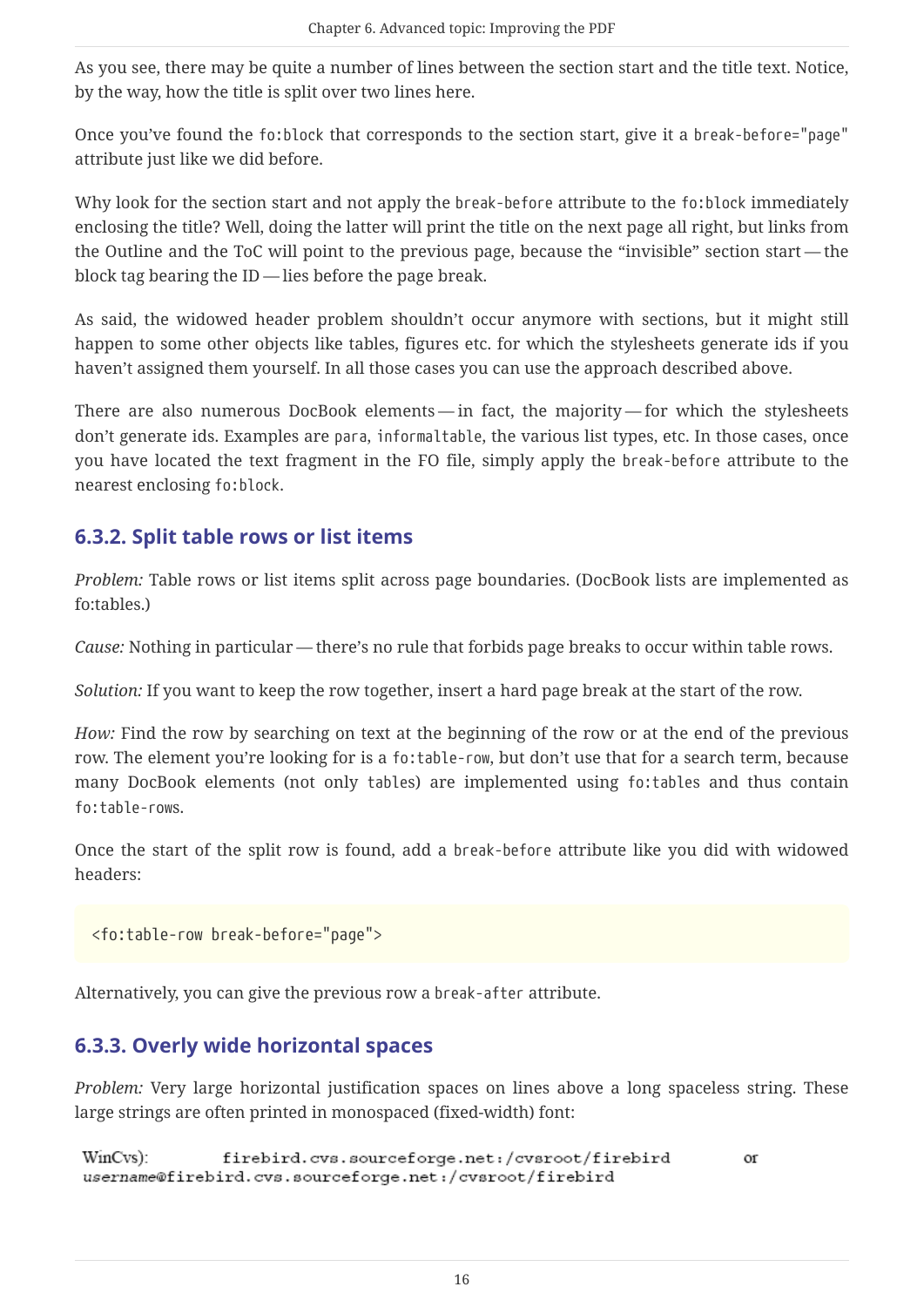*Cause:* Apache FOP often doesn't hyphenate these strings. Therefore, if the string doesn't fit on the line it must be moved to the next line as a whole. This leaves the previous line with "too little" text, making large justification spaces necessary. Note that in the example above, the large spaces on the top line are caused by the string on the line below, not by the one on the line itself.

*Solution:* You may have good reasons to leave the string unbroken. In that case, accept the wide spaces as a consequence. Otherwise, insert a space (or hyphen-plus-space) at the point where the string should be broken.

*How:* First find the string in the FO file by searching on (part of) its contents. If it's monospaced in the PDF, you'll almost always find it within a fo:inline element. Then look at the PDF and estimate how much of the as yet unbroken string would fit in the large whitespace on the line above. Back in the FO file, insert a space — possibly preceded by a hyphen — in the string at a location where it's acceptable to break it. Rebuild the PDF (build fo2pdf !) and check the result. If you've broken the string too far to the right, it will still be entirely on the next line. Too far to the left and the whitespace may still be too wide to your liking. Adjust and rebuild until you're satisfied.

One surprise you may get during this job is that, once you've broken the string in one place, Apache FOP suddenly decides that it's OK to hyphenate the rest of the string. This will leave you with a part of the string on the first line that contains your own (now erroneous) space but also extends beyond it. You'll now have to delete your space and break the string again at the spot chosen by Apache.

### **Inserting zero-width spaces**

An alternative approach to the wide-spaces problem is to insert zero-width space characters at each and every point where the culprit string may be broken, leaving it to Apache FOP to work out which one is best suited. This is guaranteed to work at the first try, but:

- it's only feasible if you have an editor that lets you insert ZWSPs easily;
- you can only do this in places where it's OK to break the string without a hyphen.

### <span id="page-17-0"></span>**6.3.4. Squeezed, truncated or otherwise messed-up page-sized content**

*Problem:* Tables, figures or other formal objects are truncated or some parts are printed on top of others.

*Cause:* Formal objects are given a keep-together.within-page="always" attribute by the stylesheets. As of FOP 0.93, this attribute is *always* enforced, even if the object is too large to fit on a page. The result: wrecked content that is crammed together on one page.

*Solution:* There are three alternatives. 1: Use the corresponding *in*formal DocBook element instead. 2: Insert a processing instruction in the DocBook source. 3: Remove the attribute from the FO.

*How:* Two solutions are applied to the DocBook source, the third involves editing the FO file:

• If you don't mind leaving the element titleless, use informalequation / informalexample / informalfigure / informaltable instead of their formal counterparts equation, example, figure and table. These elements don't get the keep-together attribute during transformation, so they will be page-broken as necessary.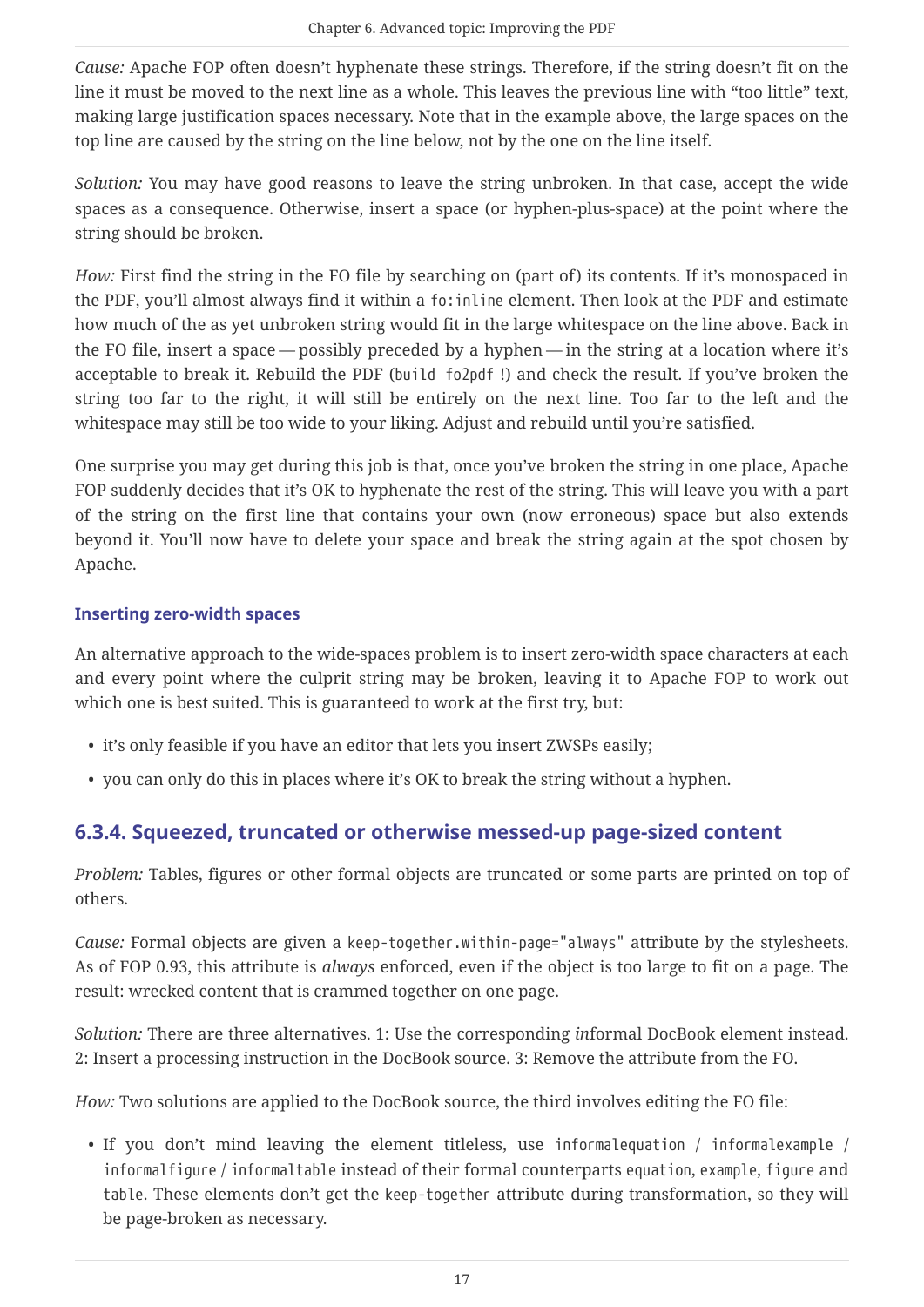• If it concerns a table and you want to keep the title, insert a *processing instruction* like this:

```
<table frame="all" id="ufb-about-tbl-features">
    <?dbfo keep-together='auto'?>
   <title>Summary of features</title>
    ...
    (table content...)
    ...
</table>
```
Adding the instruction if you're working in the source text is easy enough. With XMLMind, it's a bit laborious:

- 1. Place the cursor somewhere in the title or select the entire title element.
- 2. Choose *Edit → Processing Instruction → Insert Processing Instruction Before* from the menu. A green line will appear above the title.
- 3. Type keep-together='auto' on that line.
- 4. With the cursor still on the green line, choose *Edit → Processing Instruction → Change Processing Instruction Target* from the menu. A dialogue box pops up.
- 5. In the dialogue box, change target to dbfo and click OK.

By the way: you can do the opposite with an informaltable if you absolutely don't want it broken at page borders. The procedure is the same, except that you must specify always instead of auto. Be sure that the informaltable does fit on one page, though!

+ We don't have a similar provision for the other formal objects because we probably don't need it. (Things like this require work on our custom stylesheets, so we only implement them if we really feel the need.)

• Ye olde fo-hacking way… open the FO file, locate the element (tip: give it an id in the DocBook source so it's easy to find) and remove the keep-together.within-page="always" attribute. A disadvantage is that this procedure has to be repeated every time the source changes and a new PDF is built. The other two solutions are persistent.

## <span id="page-18-0"></span>**6.4. XSL-FO references**

The official XSL-FO (Formatting Objects) page is here: <https://www.w3.org/TR/xsl/>

The Apache FOP homepage is here: <https://xmlgraphics.apache.org/fop/>

The Apache FOP compliance page is here: <https://xmlgraphics.apache.org/fop/compliance.html>. It contains a large object support table where you can look up which XSL-FO objects and attributes (properties) are supported. When consulting the table, please bear in mind that we currently use Apache FOP 0.93 (but with some home-made patches).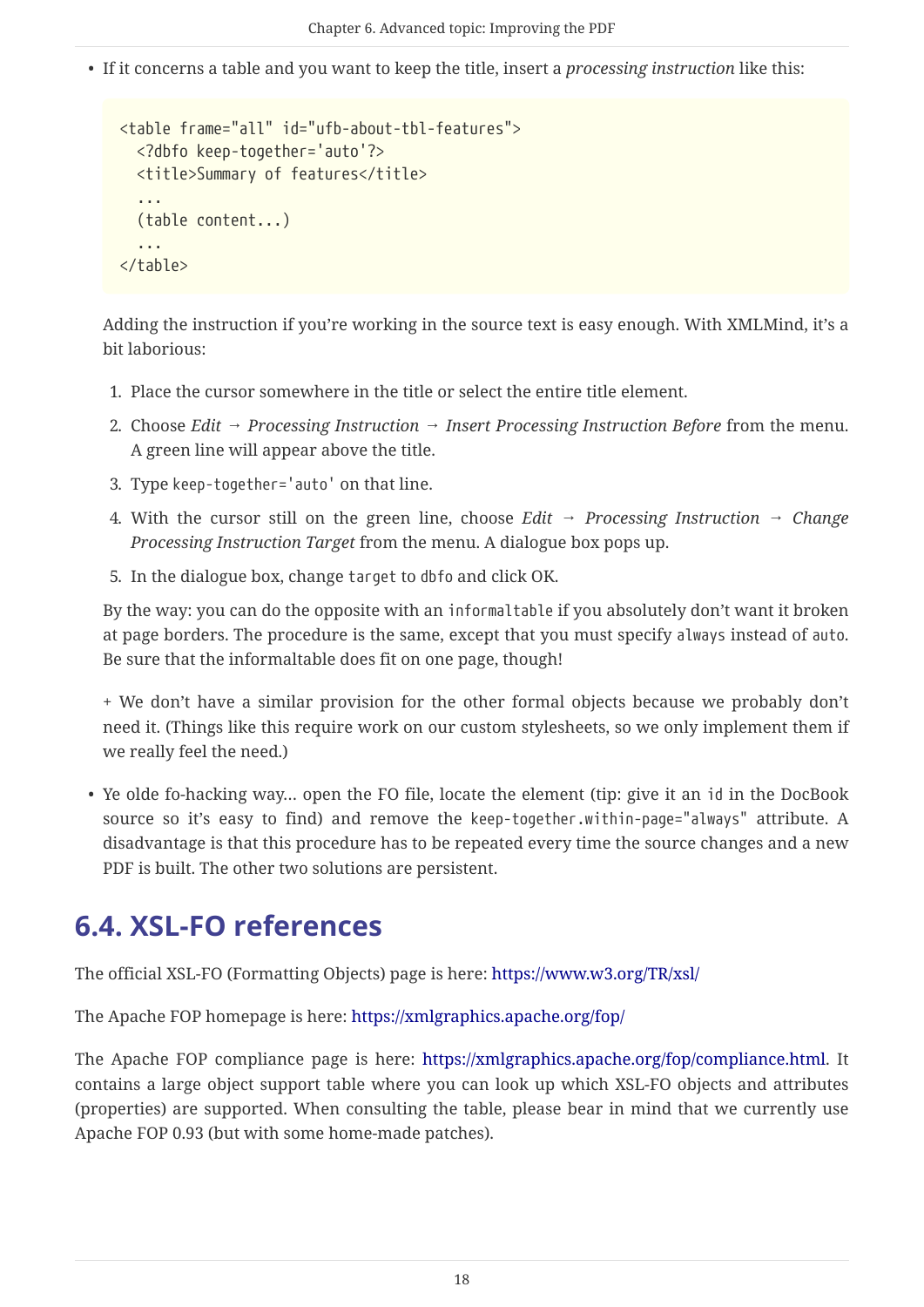## <span id="page-19-0"></span>**Appendix A: Document History**

The exact file history is recorded in the firebird-documentation git repository; see <https://github.com/FirebirdSQL/firebird-documentation>

#### **Revision History**

| 0.1          | 2 Nov 2003        | PV        | First draft published under the title How to get and build the Firebird<br>manual module.                                                                                                                                         |
|--------------|-------------------|-----------|-----------------------------------------------------------------------------------------------------------------------------------------------------------------------------------------------------------------------------------|
| 0.2          | 31 Jan 2004       | PV        | Entered sources in CVS.                                                                                                                                                                                                           |
| 1.0          | 8 Mar 2004        | <b>PV</b> | First official release on Firebird website.                                                                                                                                                                                       |
| 1.1          | 26 Feb 2005       | PV        | The following changes have accumulated between March 2004 and Feb.<br>2005:                                                                                                                                                       |
|              |                   |           | Added note on error messages during PDF build.                                                                                                                                                                                    |
|              |                   |           | Added info on building subsets and non-English sets.                                                                                                                                                                              |
|              |                   |           | Added note on need to post-process PDF builds.                                                                                                                                                                                    |
|              |                   |           | Changed title to Getting and building the Firebird manual module.                                                                                                                                                                 |
|              |                   |           | Numerous minor improvements.                                                                                                                                                                                                      |
|              |                   |           | Added document history and revision number.                                                                                                                                                                                       |
|              |                   |           | Licensed this work under the Public Documentation License.                                                                                                                                                                        |
| 1            | 1.1. 8 April 2005 | PV        | Added some titleabbrevs for presentational purposes. Contents as such<br>unchanged.                                                                                                                                               |
| 1.2          | 9 Feb 2006        | PV        | Removed "Firebird" from title of 2nd section.                                                                                                                                                                                     |
|              |                   |           | Added information on where to get the build libraries, since we don't<br>commit those to CVS anymore.                                                                                                                             |
|              |                   |           | Created subsections for build parameters; added information on building<br>other base sets and setting parameters in build.xml.                                                                                                   |
|              |                   |           | Changed docwritehowto link to ulink, as the articles will be in separate<br>PDFs from now on.                                                                                                                                     |
| $\mathbf{1}$ | 1.2. 15 May 2006  | PV        | cvs.sf.net<br>and<br>cvs.sourceforge.net<br>Replaced<br>(3x)<br>with<br>(6x)<br>firebird.cvs.sourceforge.net to reflect new situation at SF. Also added<br>"on one line" above two examples that are now line-wrapped in the PDF. |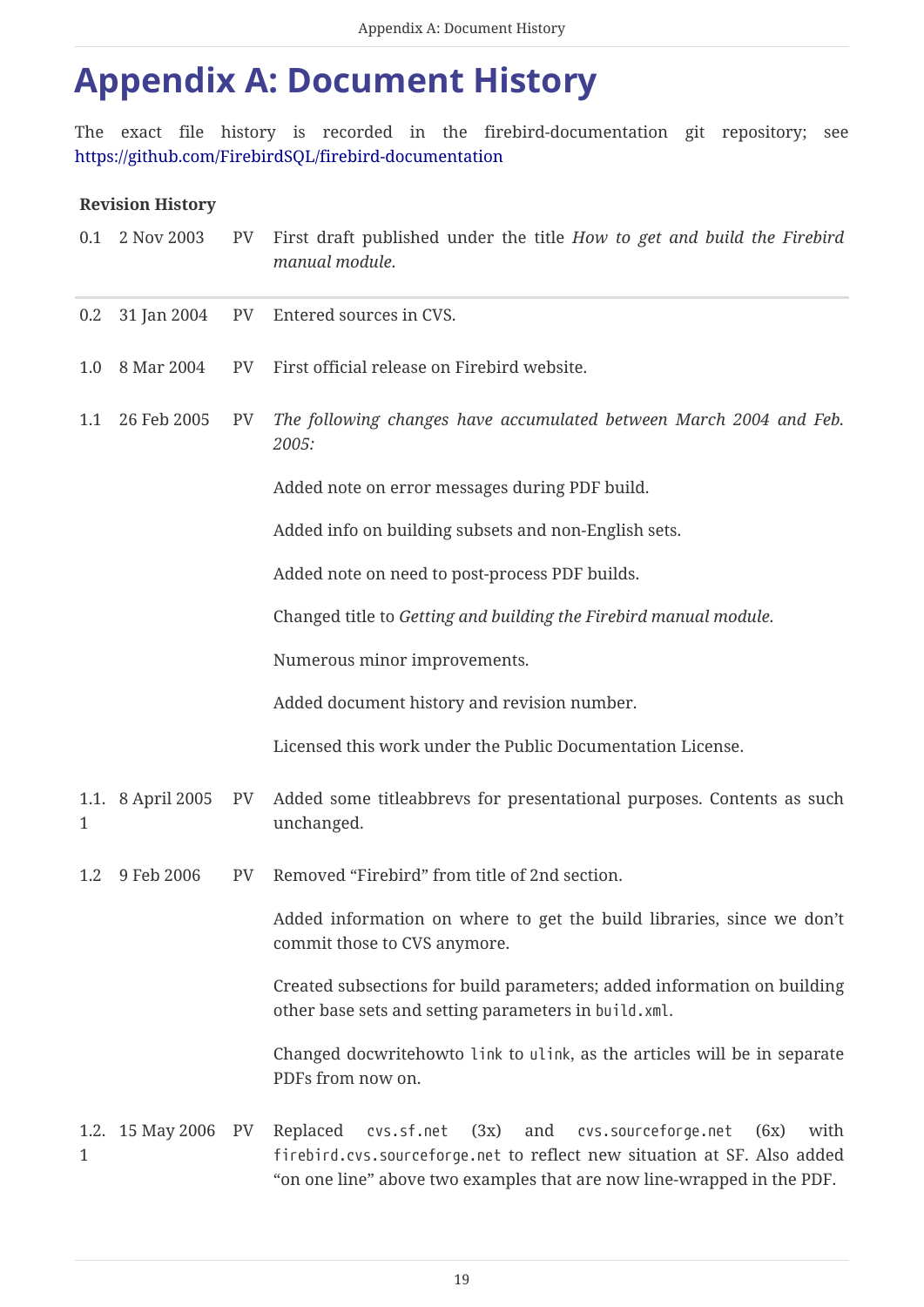#### **Revision History**

1.3 17 Jul 2006 PV Changed all sectN elements to section.

Shortened ID of Introduction and assigned IDs to its child sections.

Spelling matters: RDMS → RDBMS, parallell → parallel, OS'es → OSes,  $CD's \rightarrow CDS$ , wil  $\rightarrow$  will, envvar  $\rightarrow$  envar, linewrapped  $\rightarrow$  line-wrapped.

In section *SSH checkout using command line CVS*, 3rd listitem: converted <quote> around "username" to <replaceable>, changed "SF username" to "SF user name", and also wrapped "username" in the command example in a <replaceable>.

In section *SSH checkout using other clients*, item cvsroot: wrapped "username" in a <replaceable>.

Gave the note in *Building the HTML and PDF docs* a title, and added a sentence to the second listitem.

Corrected rev. 1.1.1 date in document history:  $2004 \rightarrow 2005$ .

Added large section on improving the PDF.

- 1.4 3 Aug 2006 ND Added warnings about firewalls and port 2401 plus how to cope when SourceForge changes your password.
- 1.4. 23 Aug 2006 PV Added warning against checking out over a pre-existing local copy.

1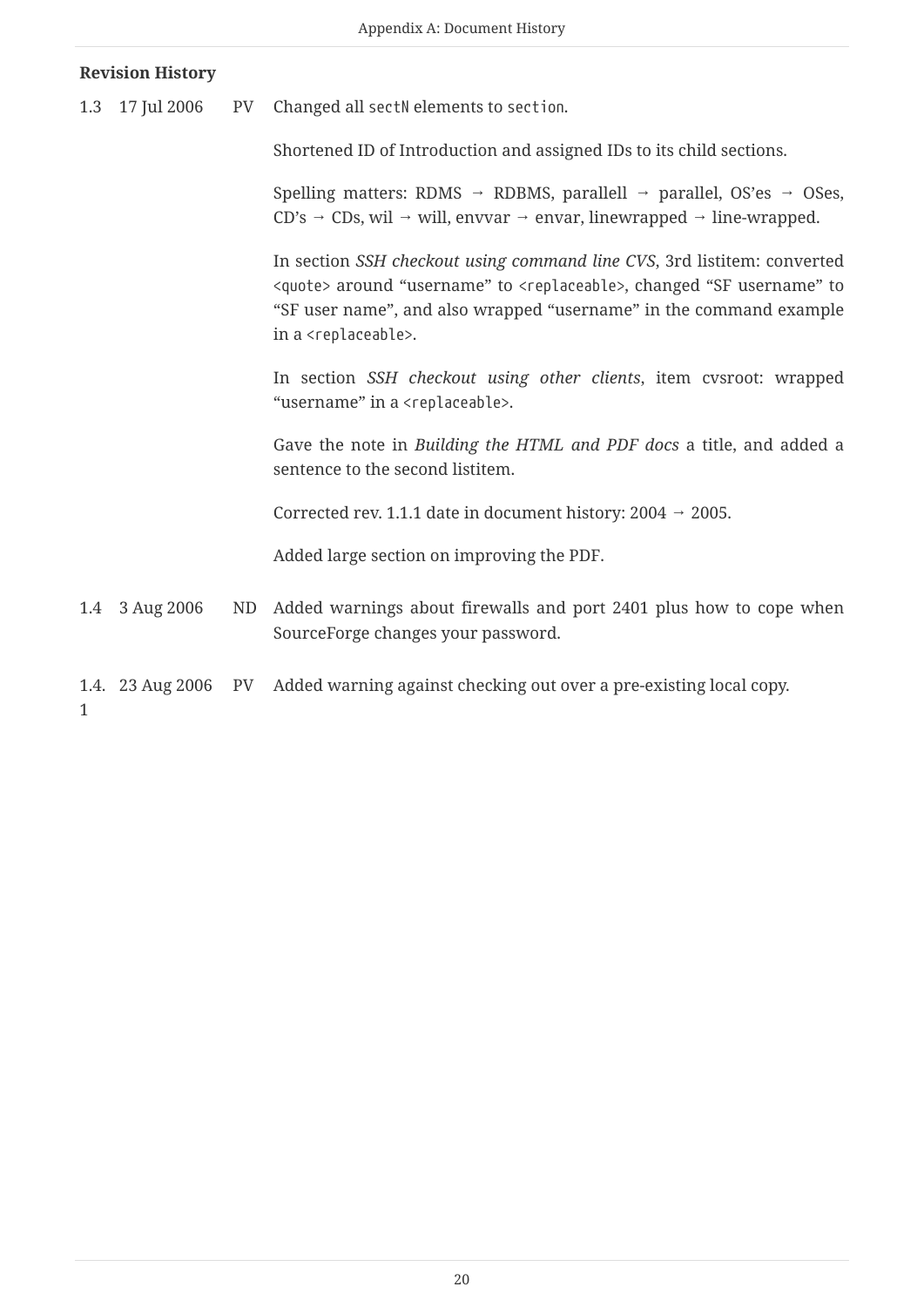#### **Revision History**

1.5 5 May 2007 PV *Apart from the manual module, is there any other Firebird documentation?* — Changed 2nd paragraph and list with links.

> *Do I really have to build the docs myself?* — Changed 1st paragraph and removed all the links that followed.

> *Where to get the tools* — Changed text throughout this section because we now download stuff to manual/lib and manual/tools.

> *How to set up the environment for the build* — Change of wording in 2nd list item.

> *Building the HTML and PDF docs* — In the note at the end: changed text and added link in the 2nd list item.

> *Building subsets with -Drootid* — Changed the paragraph that starts with "How do you know the ID?"

> *Building a different base set with -Dbasename* — Mentioned addition of papers set.

> *Advanced topic: Improving the PDF* — Updated introductory paragraphs, including defects listing.

*General repair scheme* — Updated last list item in the Notes box.

*Widowed headers* — Heavily edited and id added; also moved part of content into new subsection *When there is no DocBook ID*.

*Spaces in filenames, URLs etc*. — Deleted.

*Split table rows* — Altered title, added id, altered Problem and Cause paragraphs.

*Overly wide horizontal spaces* — Added id.

*Inserting zero-width spaces* — Added id, slightly reworded the first two list items and removed the third.

*Squeezed, truncated or otherwise messed-up page-sized content* — Added.

*XSL-FO references* — Changed FOP version number in last paragraph.

*License notice* — © 2003-2006 → 2003-2007.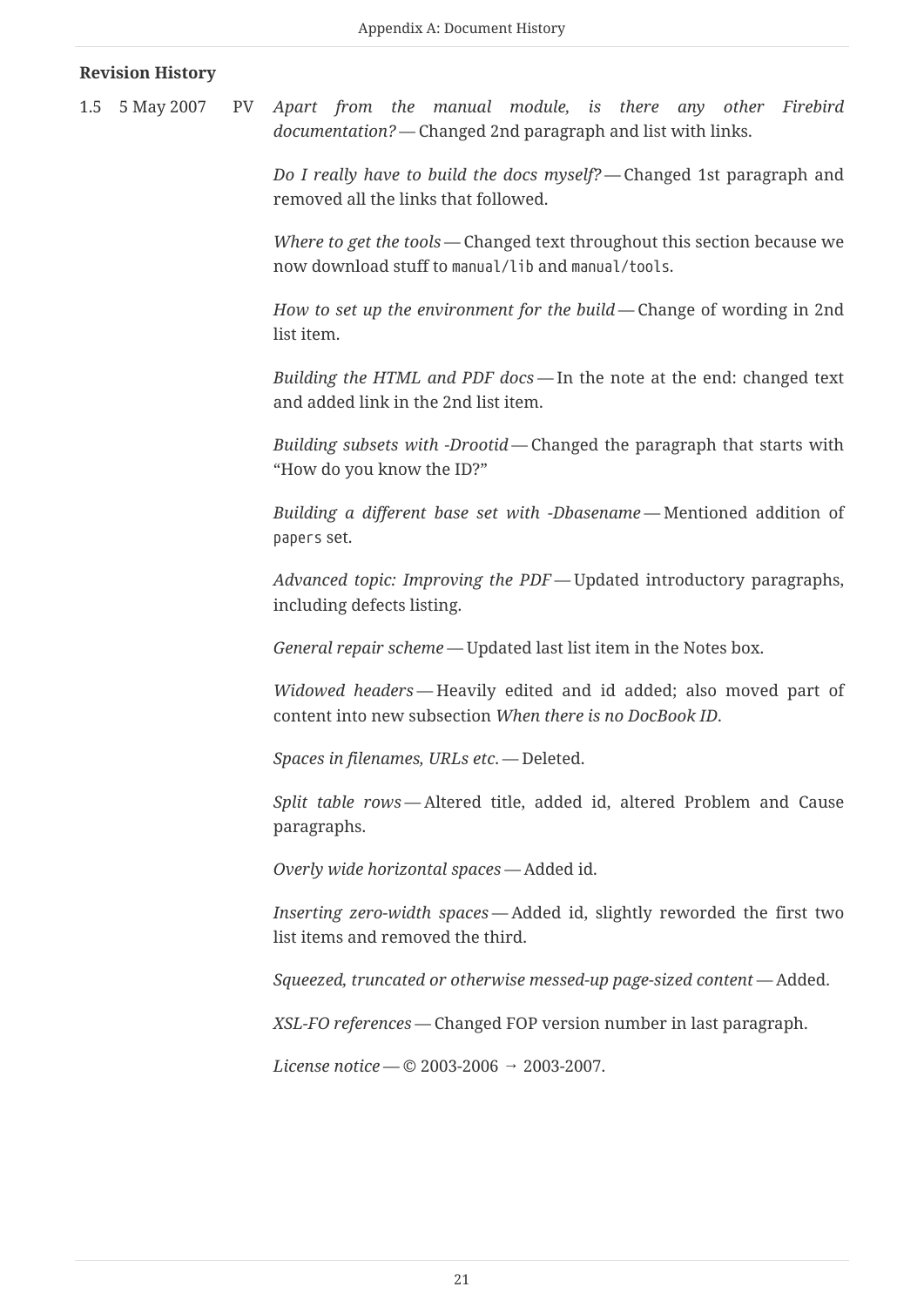#### **Revision History**

1.6 24 Oct 2009 PV *Checking out the manual module* — Added warning against placing the local copy in a path with spaces or other "URL-unsafe" characters. Placed warnings in itemized list, gave warning element an explicit title, and changed the paragraph above.

> *Building the HTML and PDF docs* — Added warning against path names that may change by URL-encoding, and provided a workaround. Gave ids to the five subsections.

> *Building subsets with -D[root]id*, *Building a different base set with -Dbase[name]*, *Setting default values in build.xml* and *How the PDF is built* — Replaced -Drootid with -Did and -Dbasename with -Dbase throughout these sections.

*Building subsets with -Did* — Changed first paragraph.

*Building a different base set with -Dbase* — Changed paragraph starting with "Meanwhile…".

*If things go wrong* — Inserted a paragraph on the problem with URLunsafe characters in the path name.

*When there is no DocBook ID* — Gave this subsection an id.

*Inserting zero-width spaces* — Changed wording of second list item.

*License notice* — © 2003-2007 → 2003-2009.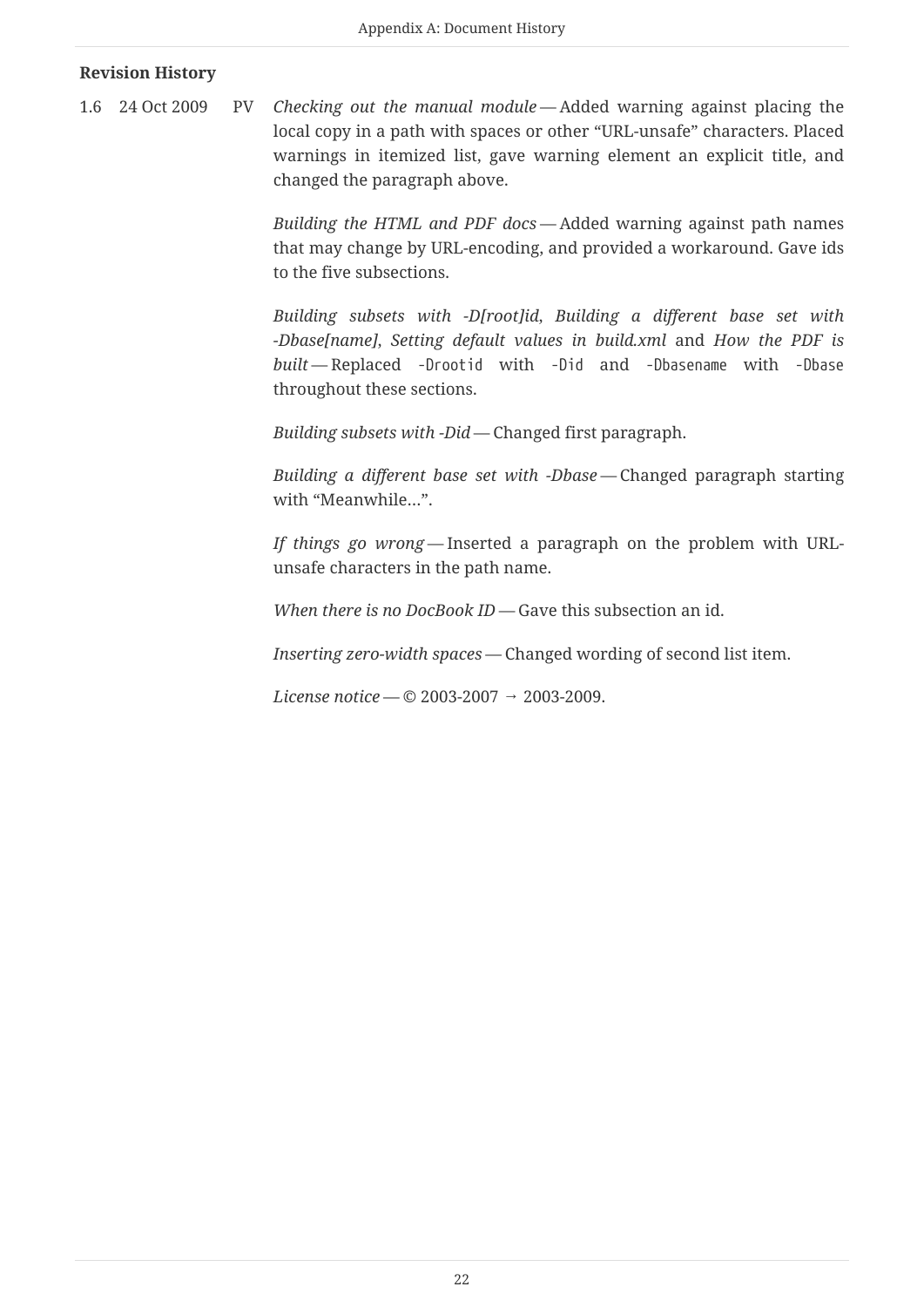| 1                | 1.6. 26 Oct 2009         | PV      | Building the HTML and PDF docs - Fixed the IDs of this section and five<br>of its subsections, which contained the word "buidling" instead of<br>"building":                                                                                                                              |
|------------------|--------------------------|---------|-------------------------------------------------------------------------------------------------------------------------------------------------------------------------------------------------------------------------------------------------------------------------------------------|
|                  |                          |         | · docbuildhowto-buidling-output-docs                                                                                                                                                                                                                                                      |
|                  |                          |         | • docbuildhowto-buidling-non-english                                                                                                                                                                                                                                                      |
|                  |                          |         | · docbuildhowto-buidling-subsets                                                                                                                                                                                                                                                          |
|                  |                          |         | · docbuildhowto-buidling-other-basesets                                                                                                                                                                                                                                                   |
|                  |                          |         | · docbuildhowto-buidling-defaults                                                                                                                                                                                                                                                         |
|                  |                          |         | • docbuildhowto-buidling-conclusion                                                                                                                                                                                                                                                       |
|                  |                          |         | If things go wrong - Fixed link to Building the HTML and PDF docs:<br>buidling $\rightarrow$ building. In the same sentence, the words "at the end of"<br>have been changed to "in", because the link target is not at the end of the<br>section (it's just before the first subsection). |
|                  |                          |         | When there is no DocBook ID - Removed ID attribute from title element,<br>because it was a) unnecessary, and b) a duplicate of the section ID and<br>therefore illegal.                                                                                                                   |
| $\overline{2}$   | 1.6. 10 Feb 2013         | PM<br>A | Fixed some old links for Java JRE, replaced Java 2 reference with just<br>Java, cvs home page is now fixed                                                                                                                                                                                |
| $\overline{0}$   | 1.7. 25 Jan 2020         |         | MR Replaced CVS instructions with git instructions                                                                                                                                                                                                                                        |
| $\boldsymbol{0}$ | 2.0. 29 February<br>2020 |         | MR Added instructions for the new Gradle-based build                                                                                                                                                                                                                                      |
| 1                |                          |         | 2.0. 19 May 2020 MR Converted document to asciidoc                                                                                                                                                                                                                                        |
|                  |                          |         | 2.1. 21 May 2020 MR Added instructions for asciidoc tasks and some copy editing.                                                                                                                                                                                                          |
| $\overline{0}$   |                          |         | Fixed conversion from <sgmltag class="starttag"> to include the angle<br/>brackets.</sgmltag>                                                                                                                                                                                             |
| 1                | 2.1. 23 May 2020         |         | MR Fixed rendering issue with bare link immediately followed by a --<br>generated em-dash                                                                                                                                                                                                 |
|                  |                          |         | 2.1. 23 May 2020 MR Updated link to Firebird Docwriting Guide                                                                                                                                                                                                                             |

2